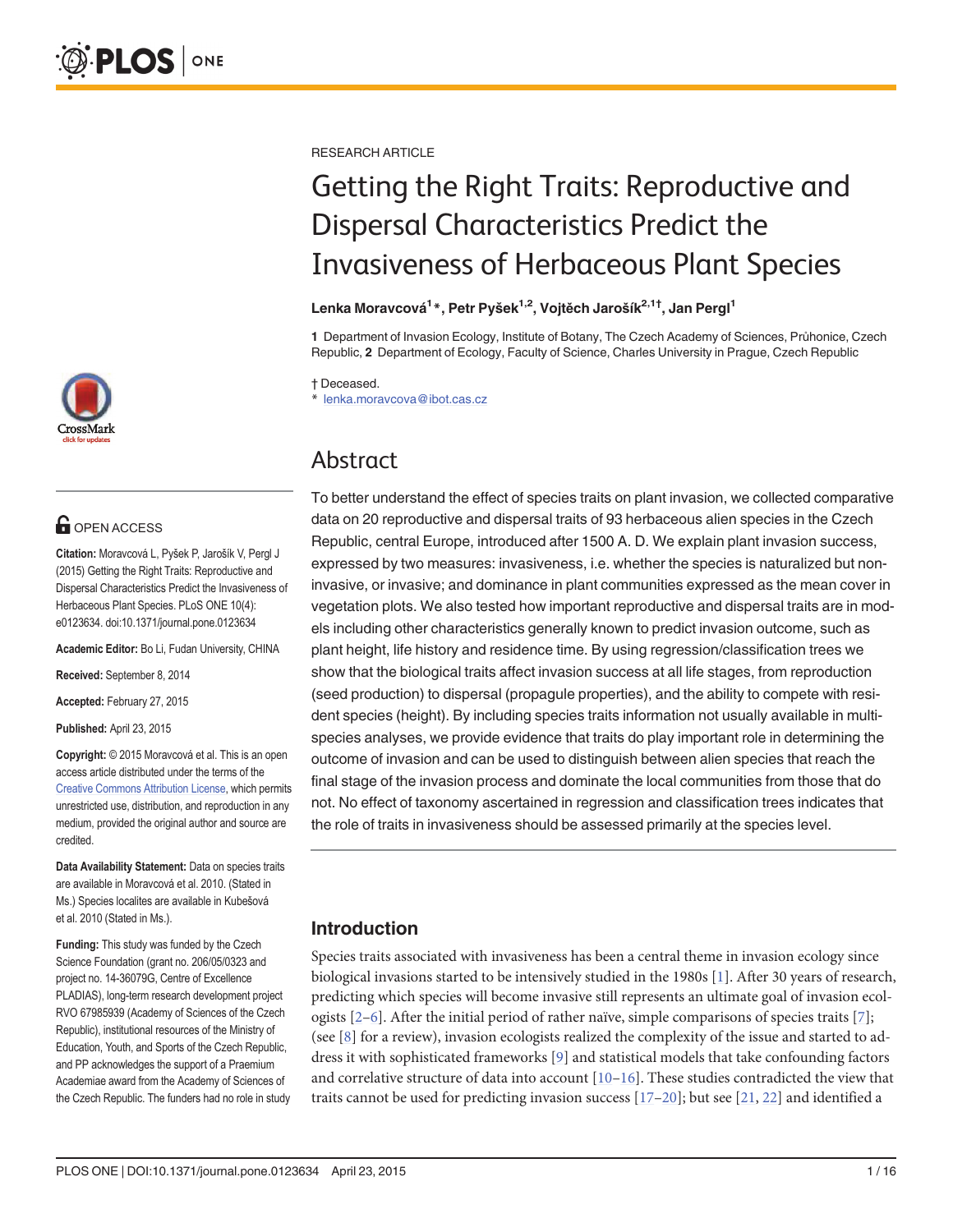<span id="page-1-0"></span>**PLOS I** ONE

design, data collection and analysis, decision to publish, or preparation of the manuscript.

Competing Interests: The authors have declared that no competing interests exist.

number of traits that are associated with invasive behaviour by using rigorous comparisons of congeners and meta-analytical approaches [[8,](#page-11-0) [23\]](#page-11-0). Invasive species were shown to have higher trait means than non-invasive species for traits related to physiology, leaf-area allocation, shoot allocation, growth rate, size and fitness [[23](#page-11-0)]. Other studies identified small genome size [[24,](#page-11-0) [25\]](#page-12-0), seed size [\[16,](#page-11-0) [26](#page-12-0)–[28](#page-12-0)], vegetative reproduction, or ability to flower early as traits linked to invasiveness [[8](#page-11-0), [29](#page-12-0)].

However, to address the role of traits in invasions properly, one needs to consider several issues. First, it is now widely accepted that invasions are context-dependent, as is the role of traits in the invasions process and other confounding factors such as propagule pressure  $[30-34]$  $[30-34]$  $[30-34]$  $[30-34]$  $[30-34]$ , time since introduction  $[3, 35, 36]$  $[3, 35, 36]$  $[3, 35, 36]$  $[3, 35, 36]$  $[3, 35, 36]$  $[3, 35, 36]$ , or habitat type  $[37–39]$  $[37–39]$  $[37–39]$ . Another facet of this context-dependence is the stage the species reaches in the invasion process, viewed as the introductionnaturalization-invasion continuum [\[5\]](#page-11-0). Stage-dependence has been demonstrated in tropical systems [[40](#page-12-0)] and in a study using central-European species as a source pool of global plant invasions [[15\]](#page-11-0). In the latter study, the probability of a European species becoming alien outside its native distribution range was determined by the size of its native range and its tolerance of a wide range of climates acquired in the region of origin. Biological traits played only an indirect role at the initial stage of invasion via determining the size of the native range. However, the ability of a species to become an invasive weed was determined not only by the characteristics of native distribution described above, but also directly by species life form and strategy, early flowering, tall stature, sexual reproduction, number of ploidy levels, and opportunistic dispersal by a number of vectors [\[15\]](#page-11-0). In addition, traits that confer an advantage at a given stage of the process and in a particular habitat may be neutral or even detrimental at another phase and/or for a different habitat. For example, a recent study has shown that a small genome plays a role in the naturalization stage but does not distinguish naturalized species from invasive [\[25](#page-12-0)].

Linked to this context-dependence is the second notion that comparisons of species with different status, in terms of origin and stage of invasion, address different biological questions [\[8](#page-11-0), [10](#page-11-0), [41](#page-12-0)–[43\]](#page-12-0), an issue formalized in a framework proposed by [\[9](#page-11-0)]. These authors suggest that comparisons of alien species differing in the degree of invasiveness in the introduced range are the most direct test of determinants of invasiveness. This approach has been used in database studies mostly for plants and birds  $[11–13, 44, 45]$  $[11–13, 44, 45]$  $[11–13, 44, 45]$  $[11–13, 44, 45]$  $[11–13, 44, 45]$  $[11–13, 44, 45]$  $[11–13, 44, 45]$  $[11–13, 44, 45]$  $[11–13, 44, 45]$ , but rarely in comparative experiments where it is difficult to find non-invasive congeneric counterparts in the introduced range [\[8,](#page-11-0) [23,](#page-11-0) [46\]](#page-12-0).

Moreover, while the transition from the casual to the naturalization stage (sensu $[47]$  $[47]$ )is critical and informative for understanding the mechanisms of invasion [\[48\]](#page-12-0), most of the knowledge fueling invasion theory comes from studies of the most serious invaders [[49](#page-13-0)]. However, this does not mean that the transition from naturalized to invasive itself is thoroughly studied, partly because the classification of invasive species, as opposed to naturalized but not invasive, is rather vague and differs among authors and regions [\[50\]](#page-13-0). In the literature it is common that all alien species, including those that are not naturalized and only occur as casuals, are analyzed together. However, lumping truly naturalized species with those that fail to establish following introduction creates a heterogeneous control group in terms of species traits should the characteristics of invasive species be identified. In the present study we thus carried out a more focused comparison by addressing the naturalization-invasion transition, which we approached by comparing invasive species with naturalized but not invasive species, making use of a standard classification of the alien flora of the Czech Republic [[51](#page-13-0), [52](#page-13-0)] based on well-defined, rigorous criteria [[41,](#page-12-0) [47\]](#page-12-0).

The third issue to consider when attempting to define a suite of traits favouring invasiveness is that comparative multispecies studies that search for valid general principles across large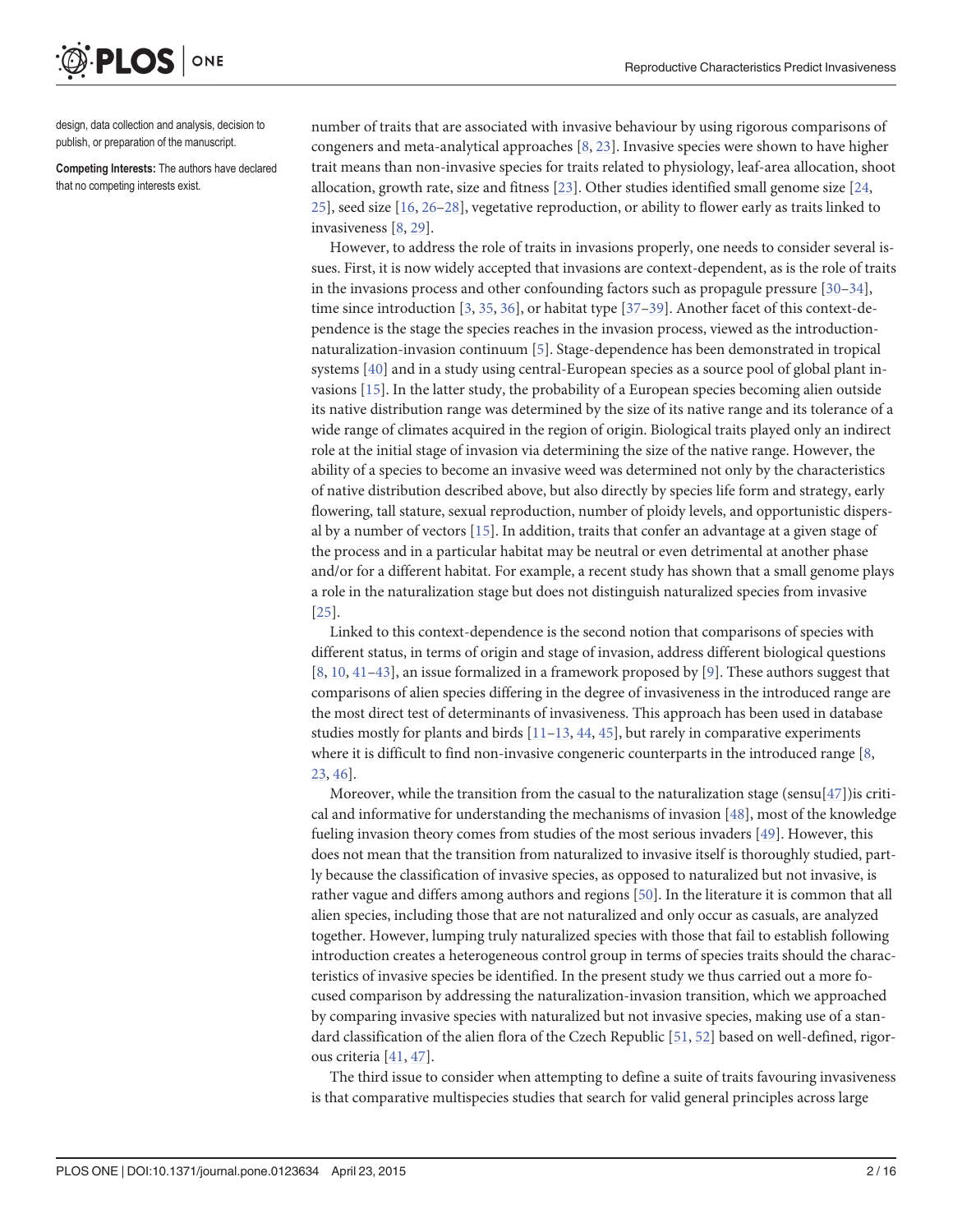<span id="page-2-0"></span>taxonomic groups are constrained by the absence of data on some traits important for sexual reproduction, such as fecundity, seed production or seed and germination characteristics, yet it is these traits that are highlighted as important in some studies  $[16, 26]$  $[16, 26]$  $[16, 26]$  $[16, 26]$  $[16, 26]$ . On the other hand, studies using those rarely available traits are also usually constrained by a limited number of species [\[8](#page-11-0), [53](#page-13-0)]. The present paper uses a comparative ecological approach [\[54\]](#page-13-0) with the aim of diminishing the gap between the two approaches mentioned above, i.e. ecological studies of individual invasive species vs multispecies analyses of alien plants. These data were previously analyzed to find whether there are differences in trait values between invasive and naturalized non-invasive species in single-trait analyses. Invasive species significantly differed from naturalized non-invasive species in propagule characteristics, fecundity, dynamics of seedling emergence, and capacity for dispersal [\[55\]](#page-13-0). However, single trait analyses cannot identify pure effects of individual traits unbiased by correlation with or mediated by other traits because of the cross-correlation structure of data and absence of control for confounding factors in the models.

Here, following the above rationale and using data collected for this purpose, we test the role of biological traits of plant species alien to the flora of the Czech Republic and ask what are the factors that determine whether a species becomes invasive following introduction or does not become invasive and persists in the naturalization stage. In addition, since invasion success is a multifaceted phenomenon, we also explore the effects of traits on another characteristic, namely the ability of the species to become dominant in invaded communities. First, we ask if reproductive and dispersal traits alone provide a statistically sound explanation of invasion success. Second, since using only reproductive and dispersal traits may provide biased results for the reasons articulated above, we also test whether reproductive and dispersal traits remain predictive when non-reproductive characteristics generally known to predict invasiveness, such as plant height, life history and residence time, are also included in the models. In our models, we consider not only trait means but also variation in traits to assess the possible role of phenotypic plasticity [\[43](#page-12-0), [56](#page-13-0), [57](#page-13-0)]. We also include the effect of taxonomic affiliation of individual species on the patterns explored.

# Materials and Methods

# Species in the dataset

The species set consisted of 93 herbaceous neophytes (alien species introduced to the country after 1500 A.D.; see [\[55\]](#page-13-0) for the list of species) in the Czech Republic. The species were classified according to their invasion status, using the classification in Pyšek et al. [\[51,](#page-13-0) [52\]](#page-13-0). Of the species set, 41 neophytes were invasive and 52 were not invasive; this subset is further referred to as "naturalized", meaning naturalized but not invasive ( $sensu[41, 47, 58, 59]$  $sensu[41, 47, 58, 59]$  $sensu[41, 47, 58, 59]$  $sensu[41, 47, 58, 59]$  $sensu[41, 47, 58, 59]$  $sensu[41, 47, 58, 59]$  $sensu[41, 47, 58, 59]$  $sensu[41, 47, 58, 59]$  $sensu[41, 47, 58, 59]$ ). Naturalized species sustain self-replacing populations in the wild and are permanent members of the local flora; invasive species are a subset of naturalized species that currently spread over long distances [\[58](#page-13-0), [59](#page-13-0)]. The species we studied were previously classified according to these criteria in a catalogue of alien flora of the Czech Republic [[51](#page-13-0), [52](#page-13-0)]. The classification of species into these two groups, invasive vs naturalized but not invasive, was explained by the explanatory variables defined below; these variables were also used to explain the other measure of invasion success, i.e. the dominance of the invading species in plant communities.

The 93 species were selected to provide a representative sample of naturalized and invasive species in the Czech flora. They represent 44.9% of the total number of 207 naturalized herbaceous neophytes in the Czech Republic [\[52\]](#page-13-0) and belong to 70 genera and 32 families according to the Angiosperm Phylogeny Group classification  $[60]$  $[60]$  $[60]$ ; (see  $[55]$  for more details on the data set structure).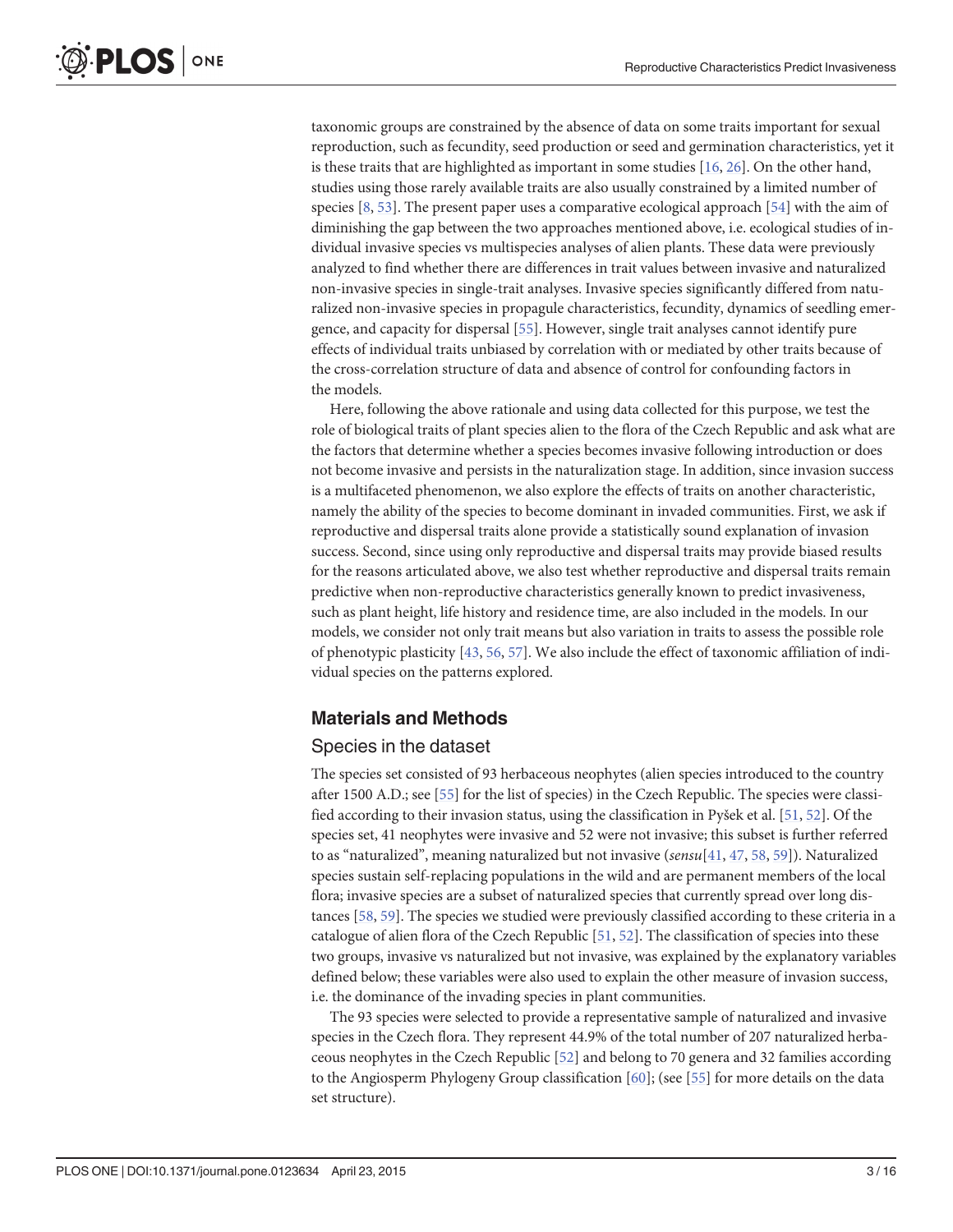### <span id="page-3-0"></span>Measures of invasiveness: response variables

Invasion success of the species was expressed by using two measures: (1) invasiveness, i.e. whether the species is naturalized but non-invasive, or invasive in the Czech Republic (categorical variable) and (2) dominance expressed as the average percent cover in plant communities in the Czech Republic, taken from the Czech National Phytosociological Database of phytosociological relevés [\[61,](#page-13-0) [62\]](#page-13-0), based on 62,539 relevés (available for 67 species—both invasive and naturalized, range 6–5,171 relevés per species).

### Species traits: explanatory variables

The 20 species traits used to explain invasion success of the neophytes were (i) "reproductive and dispersal traits" measured for the majority of species at three localities in the field and at the experimental site of common garden of the Institute of Botany in Průhonice in the Czech Republic between 2005–2007 (see[[55](#page-13-0)] on details of sampling, and [\[25\]](#page-12-0) for the list of localities), including some additional characteristics of species' reproduction taken from the CzechFlor database held at the Institute of Botany, The Czech Academy of Sciences, and (ii) some additional traits known to affect invasiveness based on previous reviews and studies [\[8](#page-11-0), [15\]](#page-11-0), further referred to as "other traits". The traits measured were selected to include those that play an important role in plant reproductive behavior and thus likely affect invasion success of the species. Further, they were selected with an aim to encompass the whole reproductive cycle, from (i) seed production to (ii) dispersal and to (iii) establishment. If not stated otherwise, details on methods used to obtain values for particular variables as well as average values for individual species are given in ([[55\]](#page-13-0); their Tables one and two).

Seed production traits. Two measures were used to describe the number of generative propagules produced at the scale of individual plants (or shoots) and at the scale of populations: (1) plant propagule number (fecundity) is the average number of propagules per single plant, or single shoot of a clonal species (hereafter termed plant). The number of propagules was based on measurements of 10 plants from each population wherever possible. (2) Population propagule number (seed production) is an average number of propagules per  $m<sup>2</sup>$  of maximum population density found in the locality. This density was estimated by calculating the number of plants in 10 plots of 1  $m^2$ , selected in dense stands of the species, to obtain a measure of maximum reproductive capacity of the population. These traits were complemented with additional characteristics taken from the CzechFlor database: (3) length of flowering period (in months), (4) reproductive system (strictly allogamous species vs species capable of autogamy) and (5) vegetative reproduction (species reproducing exclusively by seed vs species capable of vegetative reproduction). We also included (6) genome size as a characteristic related to the number and size of the seeds produced by a plant species  $[63, 64]$  $[63, 64]$  $[63, 64]$ ; these data were taken from [\[25](#page-12-0)].

Dispersal traits. This includes traits related to propagules that are effectively dispersed, i.e. seed or fruit, depending on species. Measurements were based on 25, 50 or 100 propagules, depending on species, from each locality, and included: length as a measure of (7) propagule size (mm), length/width ratio as a two-dimensional measure of (8) propagule shape (with low values characterizing rounded propagules); and (9) propagule weight (g) obtained by weighing four sets of 25 propagules from each locality, randomly collected from the whole population, and calculating the average weight of one set. (10) Water dispersal (buoyancy) was measured for each species using 100 randomly selected propagules from each locality placed in beakers (4 replicates of 25 propagules) filled with distilled water. The time when all propagules sank (Ft<sub>100</sub>, in hours) was used as a measure of buoyancy. (11) Animal dispersal (epizoochory) was tested as the ability of propagules to attach to wild boar fur. Wild boar was selected because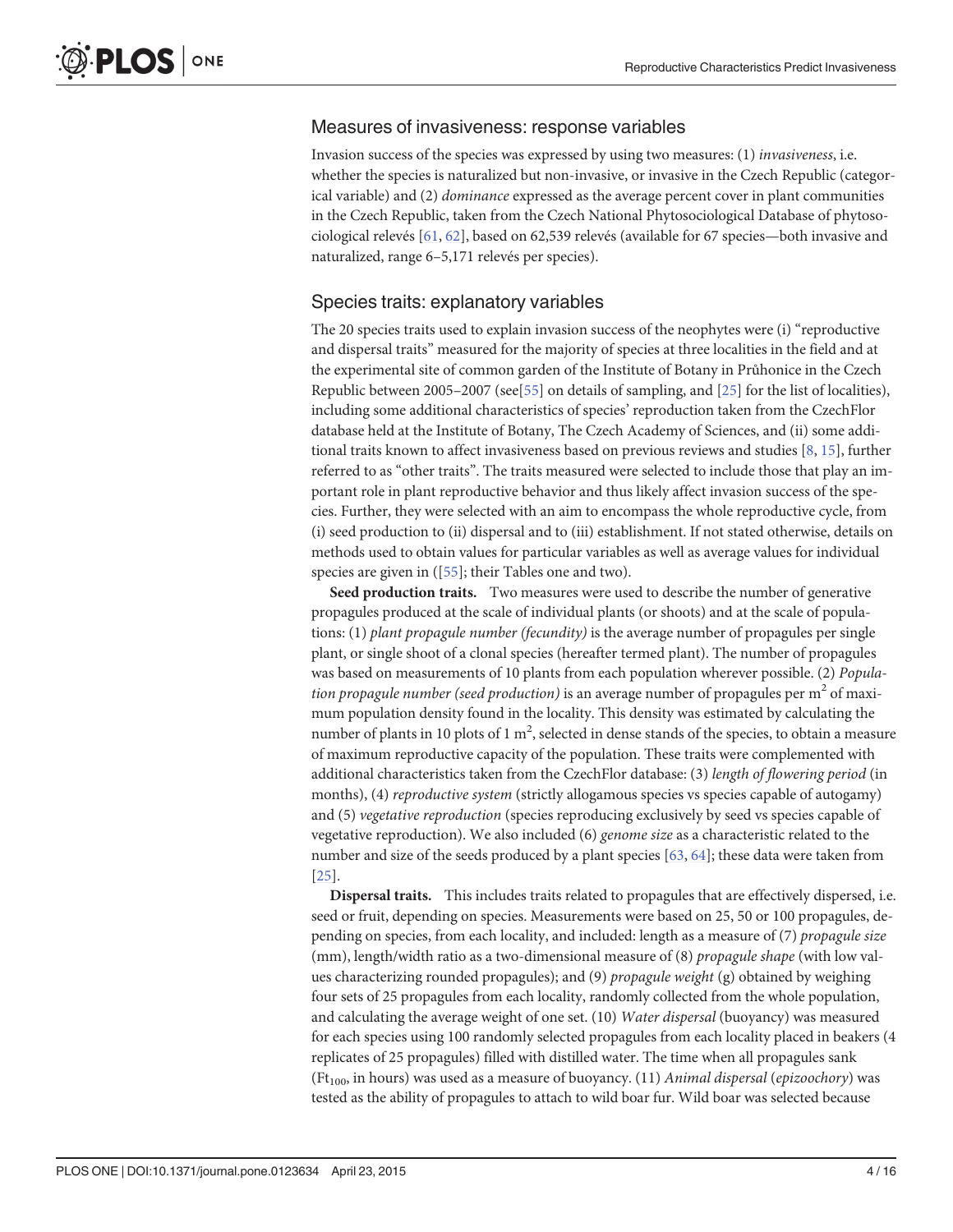<span id="page-4-0"></span>most plant species' propagules easily attach to its fur, and it can be assumed, due to its migration potential, to spread propagules over a large distance  $[65]$  $[65]$ . The number of attached propagules was counted after three circular movements of a frame pressed to the paper. For each species, 100 propagules from each locality were randomly selected and used to make 4 replicates of 25 propagules. To assess the potential for (12) wind dispersal (anemochory), terminal velocity (m/s) was used, measured by using a special instrument constructed according to  $[66]$  $[66]$  $[66]$ ; this device makes it possible to measure the speed of a diaspore falling to the ground in standardized conditions which is then used to infer about the distance it can travel airborne. For each species 50 randomly selected diaspores from each locality were used. The value of 1/terminal velocity was used in models so that a higher number suggests better capacity for wind dispersal, reflecting lower speed of seed fall.

Establishment traits. Germination was assessed using seeds that were freshly harvested, dry-stored for one month or cold-stratified and then germinated under different temperature regimes (see[[55\]](#page-13-0) for details). Each treatment consisted of 4 replicates of 25 seeds. (13) Maximum germination (%) is the highest germination percentage achieved by the species under the best of all the germination treatments used. The proportion of seed germinated immediately after harvest, of the total number germinated, was used as a measure of (14) dormancy. (15) Seedling relative growth rate (RGR,  $g.g^{-1}.day^{-1}$ ) was measured following [[67](#page-13-0)] and calculated following [\[68](#page-13-0)]. Seedling establishment was measured in a common garden at the Institute of Botany of The Czech Academy of Sciences, with 25 propagules sown in a plastic container  $10 \times$ 10 cm in size and for each species, using 3 replicates from each locality. Emerging seedlings were counted in the autumn following sowing and in the spring of the next year. This yielded two measures of all established seedlings: (16) *autumn seedling establishment* is the percentage recorded in the autumn following sowing, (17) total seedling establishment is the percentage of seed that appeared by the following spring.

Variability of traits. Where applicable, i.e. where obtained values were based on multiple measurements, we calculated coefficient of variation (CV) as a measure of variation in traits. Samples from individual plants and localities were pooled, meaning that all values for a given trait obtained for a species were used in calculation of CV. The measure of variation was obtained for the following traits: propagule length, shape and weight, water dispersal, animal dispersal, wind dispersal and maximum germination. All traits for which CV is given were measured over the same populations within each species sampled (see [[25](#page-12-0)] and their Appendix 1 for the list of localities).

Other factors. To account for other species characters that are generally known to affect invasion success and that often appear as significant factors in database analyses focusing on the role of species traits in plant invasions, we included species' (18) *life history* (annual, monocarpic perennial, polycarpic perennial), (19) height (m), and (20) minimum residence time (yrs). The residence time, i.e. how long the species has been present in the Czech Republic, was included because it is closely related to various measures of invasion success [[3](#page-11-0), [69](#page-13-0)] and if its effect is not considered, comparison of species with different residence times will bias the results [\[5](#page-11-0)]. The data on these traits were taken from the CzechFlor database held at the Institute of Botany, The Czech Academy of Sciences, and from [[51,](#page-13-0) [52\]](#page-13-0).

Species relatedness. To assess the role of species relatedness on invasion success, taxonomic affiliation of species was used as a predictor.

#### Statistical analysis

Response and predictor variables. Two models with different response variables describing invasion success were established: Model I with the binary response "invasive/non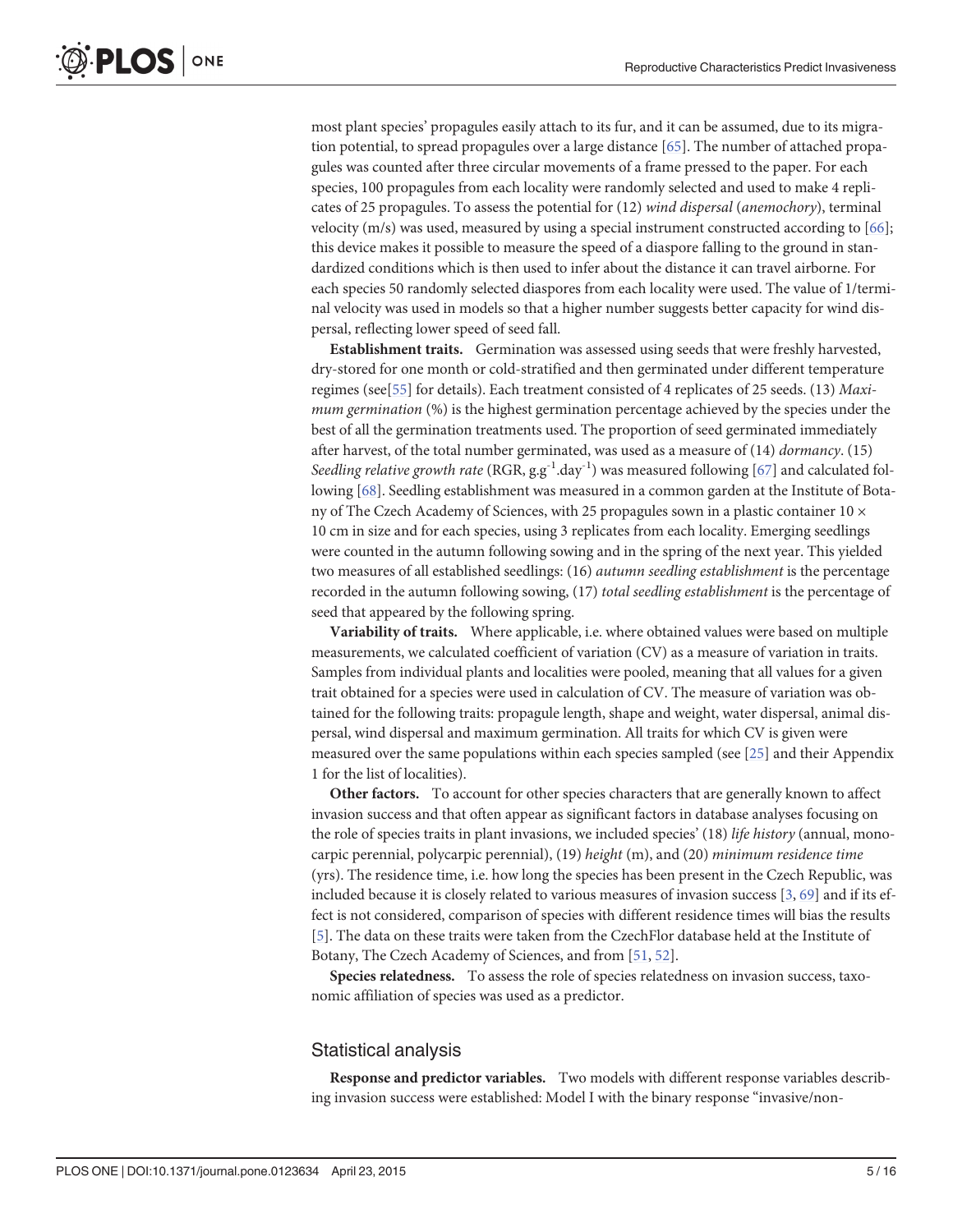<span id="page-5-0"></span>invasive" characterizing species invasiveness ( $n = 93$ ); and Model II with the continuous response variable "percent cover" ( $n = 67$ ) characterizing species dominance. Because more data give more precise results on percentages [\[70\]](#page-13-0) to avoid undue influence of small datasets, percent covers in Model II were weighted by the number of relevés from which the cover for each species was calculated. Predictor variables for these models were (a) reproductive and dispersal traits and (b) other traits, as listed above. Models I-IIa included only reproductive and dispersal traits, while Models I-IIb included also other traits. Finally, (c) variability of traits was added as coefficients of variance corrected for sample size [\[71\]](#page-13-0) to models including both groups of traits, (a) and (b), and analyzed as Models I-IIc. All models also included as predictors the taxonomic affiliation of individual species (Genus, Family, Order, Class).

Data exploration. All models were examined by regression and classification trees [\[72](#page-13-0)– [74\]](#page-13-0). If the response variable was categorical (Model I), the method was classification trees; if continuous (Models II), regression trees. The data mining techniques enable us to identify the most important predictors by screening a large number of explanatory variables, without requiring any assumptions about the form of the relationships between predictors and the response variable, and without a priori formulated hypotheses [\[75\]](#page-14-0). The methods are more flexible than traditional statistical analyses because they can reveal structures in the dataset that are non-linear and to accommodate complex interactions [[76\]](#page-14-0). Because the analysis retains all correlated variables the ranking of the various predictor variables importance thus guards against the elimination of variables that are good predictors of the response, and may be ecologically important, but are correlated with other predictors [\[77\]](#page-14-0).

Regression and classification trees were calculated in the commercial statistical software (CART Pro v. 6.0 [[72](#page-13-0)–[74](#page-13-0), [78](#page-14-0)]). The data were successively split along coordinate axes of predictors using binary recursive partitioning so that at any node, the split was selected that maximally distinguishes the response variable in the left and the right branches, based on Gini impurity measure [[73,](#page-13-0) [77](#page-14-0)]. In classification trees, all analyses were conducted with balanced class weights [\[74](#page-13-0)], assuring that the binary invasive/non-invasive status was treated as equally important for the purpose of achieving classification accuracy. Ten-fold cross-validations were used to obtain optimal trees with the smallest cross-validated errors for interpretation. This cross-validation involved splitting the data into a number of smaller samples with similar distributions of the response variable. Trees were then generated, excluding the data from each subsample in turn. For each tree, the error rate was estimated from the subsample excluded in generating it and the cross-validated error for the overall tree was then calculated [\[72,](#page-13-0) [73\]](#page-13-0).

We decided when a tree was complete by growing the tree until it was impossible to grow it further and then examining smaller trees obtained by gradually decreasing the size of the maximal tree [[72](#page-13-0)]. A single optimal tree was then determined by testing for error rates for the largest tree as well as for every smaller tree, with cross-validation used to obtain estimates of relative errors of these trees. These estimates were then plotted against tree size, and the optimal tree chosen both based on the minimum cost tree rule, which minimizes the cross validated error (the default setting in CART v. 6.0; [\[78\]](#page-14-0)), and based on the one-SE rule, which minimizes cross-validated error within one standard error of the minimum [\[72\]](#page-13-0). A series of 50 cross-validations were run based on each rule, and the modal (most likely) single optimal tree chosen for description [\[76\]](#page-14-0). The optimal tree with the smallest error was then used for final interpretation, and represented graphically, with the root standing for undivided data at the top, and the terminal nodes, describing the most homogeneous groups of data, at the bottom of the hierarchy.

To prevent variables with missing values having an advantage as splitters, the predictor variables were penalized in proportion to the degree to which they had missing values [\[78\]](#page-14-0). Missing cases were treated by back-up rules based on surrogates of each split. These surrogates describe splitting rules that closely mimic the action of the missing primary splitters [[72](#page-13-0), [78](#page-14-0)].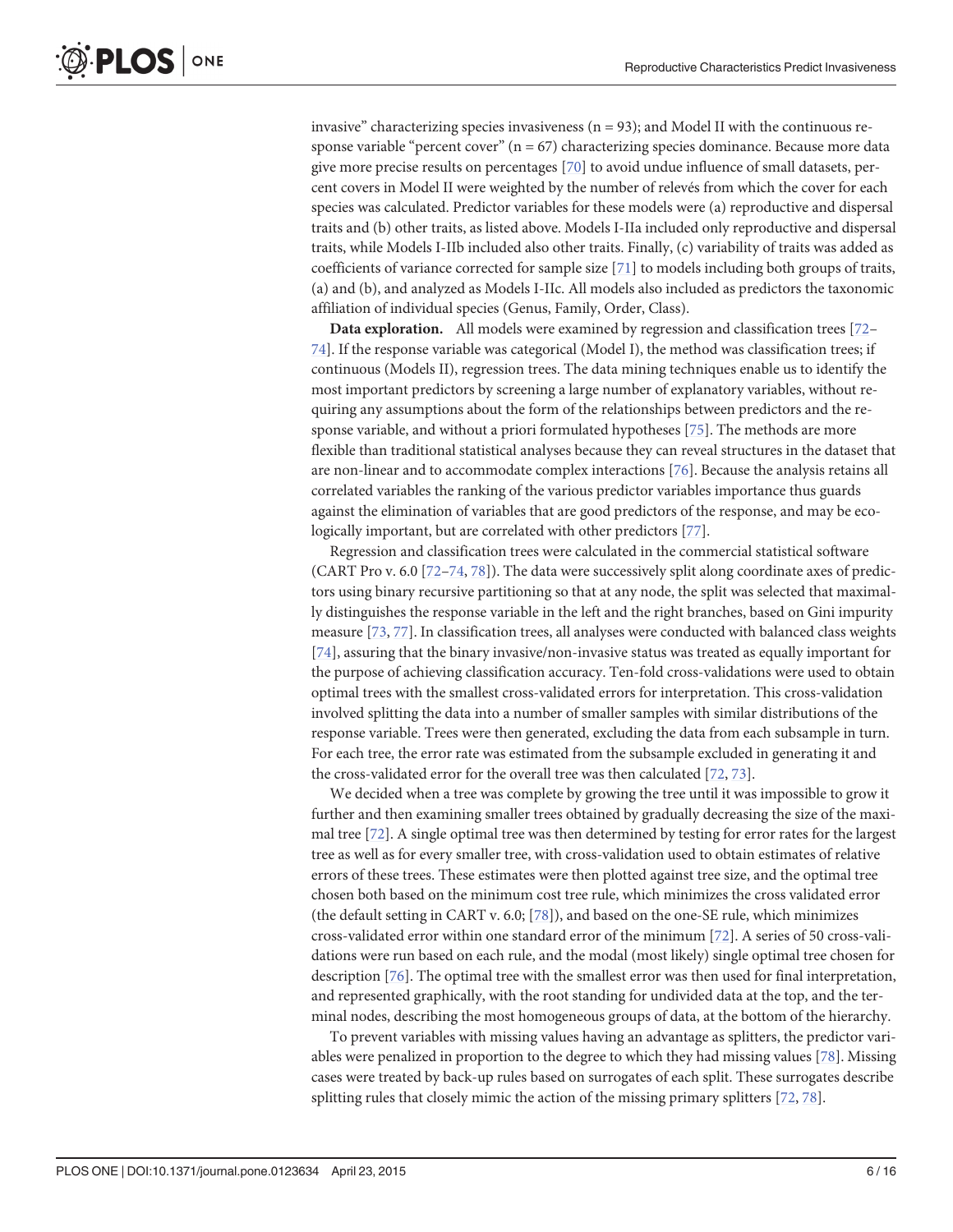<span id="page-6-0"></span>Measures of predictor importance and overall quality of optimal trees. Effects of individual traits in the optimal trees were expressed by improvement values, corresponding to the proportion of the total variance explained by the trait at each split at each node of a tree [[78](#page-14-0)]. These values were summed for each trait over each node and totalled, and scaled relative to the best-performing trait. The trait with the highest sum of improvements was scored 100, and all other traits had lower scores ranking downwards towards zero. The resulting relative importance scores thus provided a relative measure of each trait's contribution to the model's predictive power.

Unlike traditional linear models, the trees cannot properly handle nested designs such as hierarchical taxonomic levels [[79](#page-14-0)]. To overcome the problem that related organisms can have a similar effect [[80](#page-14-0)], the splitting power of taxonomic levels in regression and classification trees was penalized proportionally to the number of categories at each taxonomic level (Genus 70, Family 32, Order 20, Class 2 categories), following penalization rules for high category variables [[73](#page-13-0)].

The overall quality of the chosen optimal classification trees was evaluated by their misclassification rate by comparing it with the misclassification rate of the null models with 50% misclassifications [\[76,](#page-14-0) [81,](#page-14-0) [82\]](#page-14-0). The quality of optimal regression trees was expressed similarly to total variance  $R^2$  explained in linear models. For regression trees, it was calculated as  $R^2 = 1$  resubstitution relative error [[74](#page-13-0), [76](#page-14-0)].

# **Results**

# The effect of taxonomy

In the classification/regression trees, which enabled us to take species relatedness hierarchically into account, taxonomy never appeared as an important predictor scaled more than 10%. Only genus, and in one case family, appeared as a surrogate of primary splitters but their improvement values never reached more than 9.2% of the improvement values of the primary splitters.

## Invasiveness

All models identified significant predictors of invasiveness ([Table 1](#page-7-0)). In the classification tree with only reproductive and dispersal traits included (Model Ia), the probability of species being invasive depended solely on the population propagule number, reaching 78.9% when populations produced more than 37,700 propagules per  $m^2$ , but only 36.1% when it produced less. The inclusion of other traits yielded a more structured Model Ib with plant height, animal dispersal (epizoochory) and propagule weight adding to population propagule number in deter-mining whether a species was invasive or not [\(Table 1](#page-7-0) and [Fig 1](#page-7-0)). Species taller than 0.8 m had 67.6% probability of being invasive (terminal node 5 in  $Fig 1$ ). Shorter species were most likely to be invasive if they were capable of good animal dispersal (more than 73.7% of seed attached to the wild boar fur, see Data) and had seeds lighter than 0.08 g; 90% of species with this suite of traits were invasive (terminal node 3). Invasiveness of species with lower capacity for animal dispersal was determined by the number of propagules produced; 71.4% of species whose population propagule number exceed 38,100 per  $m<sup>2</sup>$  were invasive (terminal node 2), but only 10.3% of those with population propagule number below this threshold (terminal node 1). Including variation in traits (Model Ic) did not affect the results; variation in none of the traits had a significant effect on the predictors of invasiveness.

#### Dominance

Regression trees only selected predictors of species dominance, expressed as the percentage cover in plant communities, if the model included both reproductive/dispersal and other traits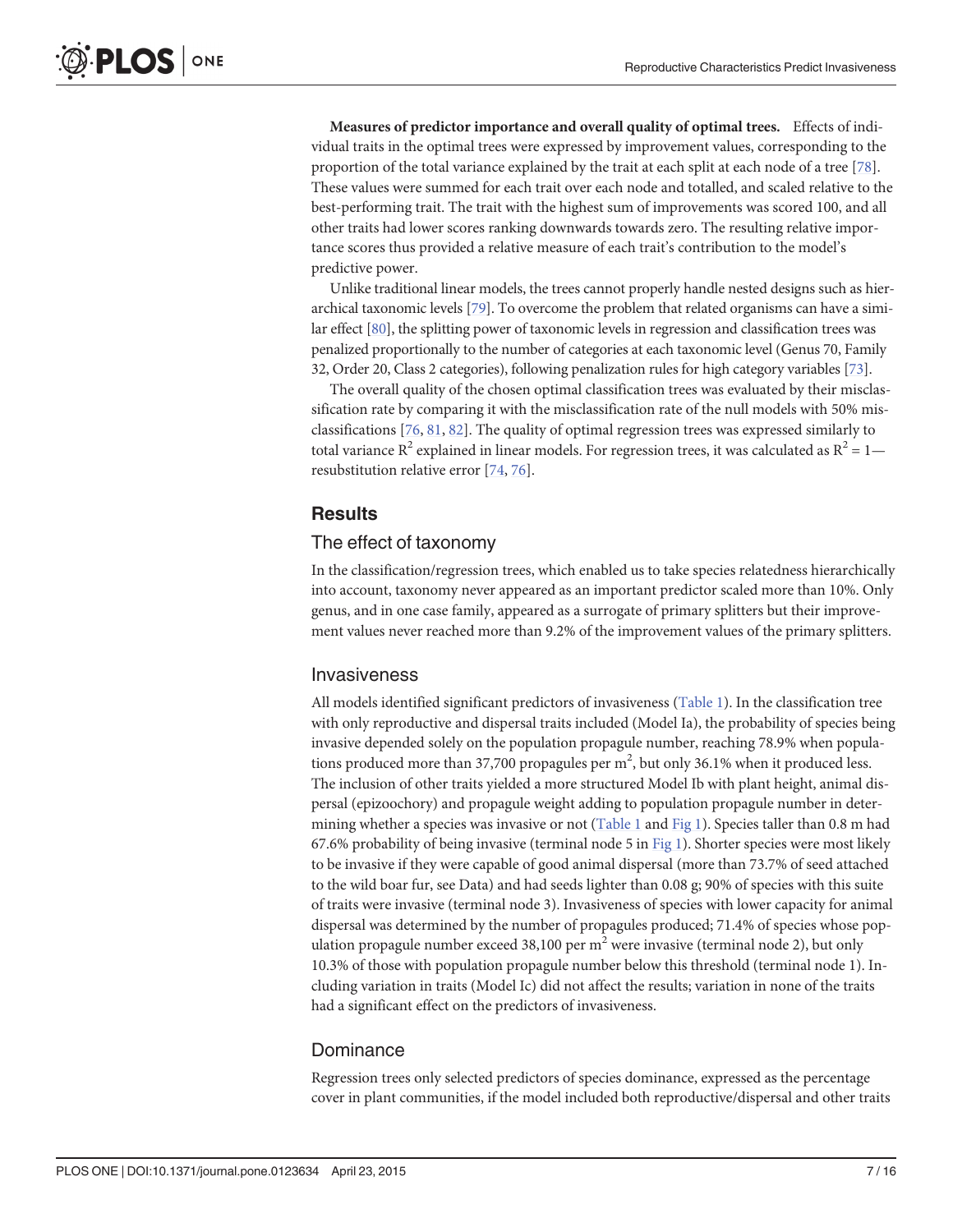| Model / Response<br>variable  | I-Ila: Reproductive/dispersal traits |                      | I-IIb: Reproductive/dispersal + other<br>traits |                      | I-IIc: Reproductive/dispersal + other<br>traits+ variation |                      |
|-------------------------------|--------------------------------------|----------------------|-------------------------------------------------|----------------------|------------------------------------------------------------|----------------------|
|                               | <b>Trait</b>                         | Importance<br>$(\%)$ | <b>Trait</b>                                    | Importance<br>$(\%)$ | <b>Trait</b>                                               | Importance<br>$(\%)$ |
| . Invasiveness                | 1 Population propagule<br>number     | 100.0                | 4 Height                                        | 100.0                | 3 Height                                                   | 100.0                |
|                               |                                      |                      | 2 Animal dispersal                              | 89.0                 | 2 Animal dispersal                                         | 89.0                 |
|                               |                                      |                      | 1 Population propagule<br>number                | 80.1                 | 1 Population propagule<br>number                           | 80.1                 |
|                               |                                      |                      | 2 Propagule weight                              | 73.1                 | 2 Propagule weight                                         | 73.1                 |
| Misclassification rate<br>(%) | 32.3                                 |                      | 22.6                                            |                      | 22.6                                                       |                      |
| II. Dominance                 |                                      |                      | 3 Height                                        | 100.0                | 3 Height                                                   | 100.0                |
| Explained variance (%)        | <b>NS</b>                            |                      | 32.7                                            |                      | 32.7                                                       |                      |

<span id="page-7-0"></span>[Table 1.](#page-6-0) Effect of species traits on invasiveness (invasive or naturalized but non-invasive; Models I), and dominance (percent cover in invaded communities; Models II) of alien herbaceous plants.

Reproductive and dispersal species traits (Models a) are classified by whether they are related to seed production (coded 1 before the variable name), or dispersal (coded 2). Other traits affecting invasion success (coded 3) were added to Models b, and variation in traits to Models c (see text for details). Effects are expressed as importance relative to the most important predictor (%), and the overall significance of each model as percent of misclassifications compared to null model with 50% misclassification rate (Models I) and percent of explained variance (Models II); better models have lower misclassification rate in classification trees (Models I) and explain more variance in regression trees (Models II).

doi:10.1371/journal.pone.0123634.t001

(Model IIb in Table 1). In this model, the dominance was affected only by plant height. The average cover of the naturalized species was  $7.4\% \pm 4.3$  ( $\pm$ standard deviation; n = 58) if the species was shorter than 1 m but 17.6% $\pm$ 9.2 (n = 9) if it was taller. The inclusion of variation did not change this result (Model IIc).



[Fig 1. O](#page-6-0)ptimal classification tree of the probability of a plant species being invasive (yes ■) or naturalized but not invasive (no □) for model including all traits (Model Ib in Table 1). Each node (polygonal table with splitting variable name) and terminal node (with node number) shows table with columns for invasiveness (Class no or yes) and number (Cases) and percent (%) of cases for each Class. Below the table is the total number of cases (N) and graphical representation of the percentage of no and yes cases in each Class (horizontal bar). For each node, there is a split criterion on its left- and righthand side, rounded to one decimal point. Vertical depth of each node is proportional to its improvement value that corresponds to the explained variance at the node. See Table 1 for overall misclassification rate of the optimal tree.

doi:10.1371/journal.pone.0123634.g001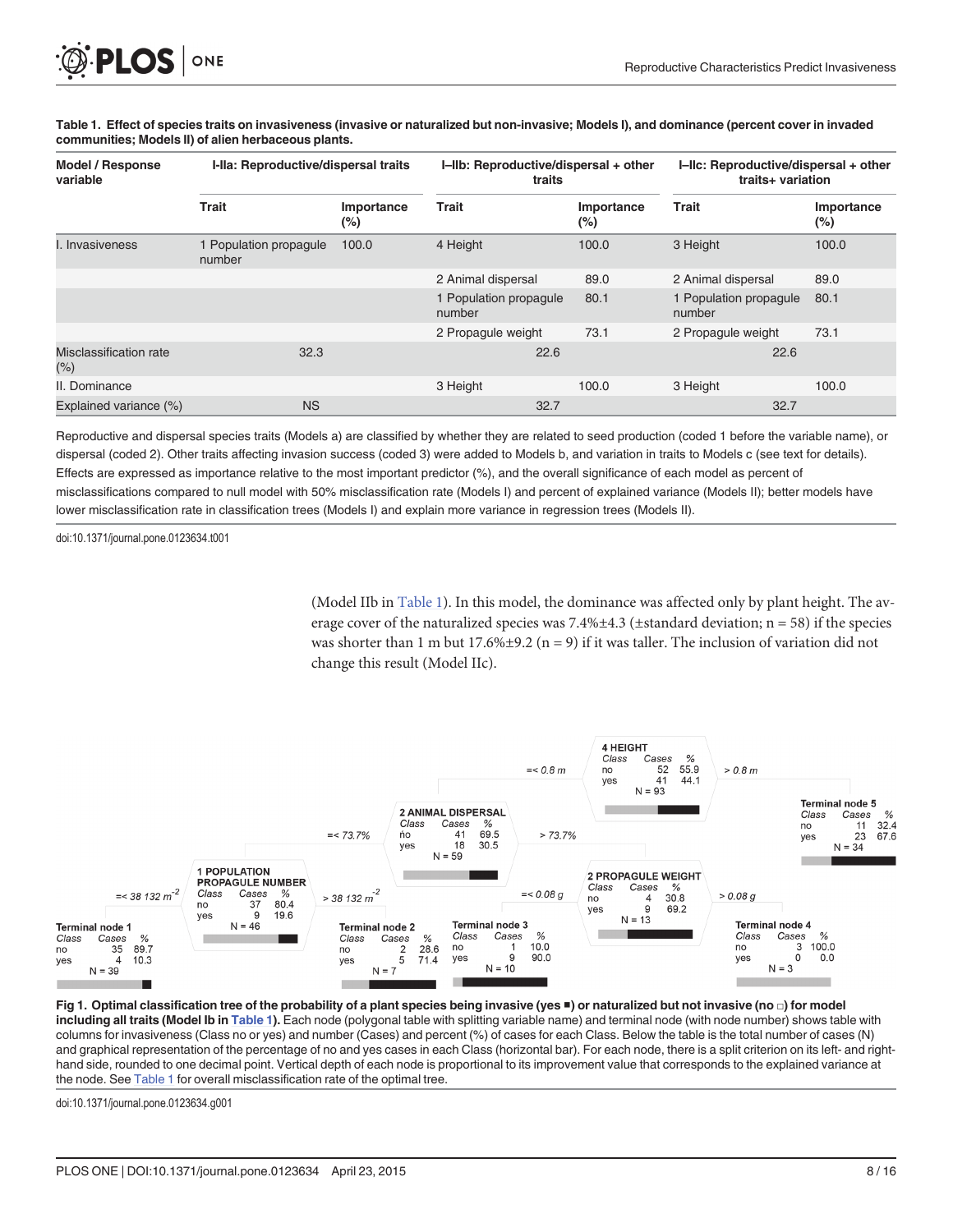# <span id="page-8-0"></span>**Discussion**

# Searching for determinants of invasion success: getting the right traits and eliminating confounding factors

A different research avenue than our approach is analyses of regional inventories of alien plants that have the potential to produce generalizations over a wide range of taxa, usually over vascular plants as a whole  $[26, 83, 84]$  $[26, 83, 84]$  $[26, 83, 84]$  $[26, 83, 84]$  $[26, 83, 84]$ ; (see [\[8](#page-11-0)] and [\[53\]](#page-13-0) for reviews). A major constraint of such multispecies analyses is the rather limited information on plant characteristics used as predictors of invasive behaviour. Most comparative papers use available data from databases in which the information on complete floras is of limited comparability because it was collected by many workers using various methods, and information on some traits is not available [\[6\]](#page-11-0). Among data that are most urgently missing is information on reproductive characteristics that are generally considered as important determinants of invasive behaviour [\[8](#page-11-0)]. Using selective data only on those traits for which the information is available, however, brings about the danger of yielding biased results and overestimating a factor's importance, which could disappear in a later analysis if better data were collected.

This paper attempts to overcome this shortcoming by considering information on a number of reproductive and dispersal traits collected by comparable ecological methods for a large number of naturalized and invasive alien species, and using statistical analyses that allow to find among the explanatory variables the most important ones irrespective of their possible collinearity. This is necessary to account for mutual correlation of reproductive factors reflecting well-known demographic relationships such as the trade-off between, e.g., propagule size and fecundity [[85](#page-14-0)–[87](#page-14-0)] or between RGR and seed size [\[88](#page-14-0)–[90](#page-14-0)].

Of the two most often highlighted confounding factors that can prevent studies from evaluating the role of species traits properly, are propagule pressure and minimum residence time; the latter was directly included as a variable in our models. Residence time has been repeatedly shown to correlate closely with the current distributions of alien species  $[91-93]$  $[91-93]$  $[91-93]$  $[91-93]$  $[91-93]$  as well as with the species invasion status  $[69]$ . Therefore, comparing traits of species with different residence times may yield biased results because the species differ in the period of time provided to realize their colonization potential and reach their full distribution and habitat occupancy in the new range [\[94](#page-14-0)].

We did not include an explicit measure of the second most important confounding factor, propagule pressure [\[30](#page-12-0)–[34](#page-12-0), [95](#page-14-0)–[97](#page-14-0)], into our models because at this scale it is not possible to measure it or obtain reasonable surrogates for individual species over historical periods of time [\[5](#page-11-0)]. However, we argue that propagule pressure is implicitly included in some of our variables (population propagule number and residence time). This is because we compared naturalized non-invasive species with invasive species (i.e. all species in our data set were naturalized), and for naturalized species it is likely that the main part of the overall propagule pressure is via their fecundity and seed production in wild populations [\[91\]](#page-14-0), the characteristic that we measured in the field. The more fecund a naturalized species is the more propagules are spread in the landscape, ready to enter the dispersal phase, and the less it needs to rely on introduction of propagules by human-related pathways [[98](#page-14-0)]. The time factor is implicitly included in the residence time since residence time represents another dimension of propagule pressure; the longer the species is present, the more propagules enter the environment  $[64]$  $[64]$  $[64]$ . Therefore, within the same species, its populations release more propagules into the environment if the species is present for a long time in the invaded region than would be the case if the same species was present for a short time. We suggest that this could be the reason why residence time had, unlike in previous studies, no effect on the measures of invasion success in our data, as it was overwhelmed by the effect of population propagule number, and acted as a surrogate for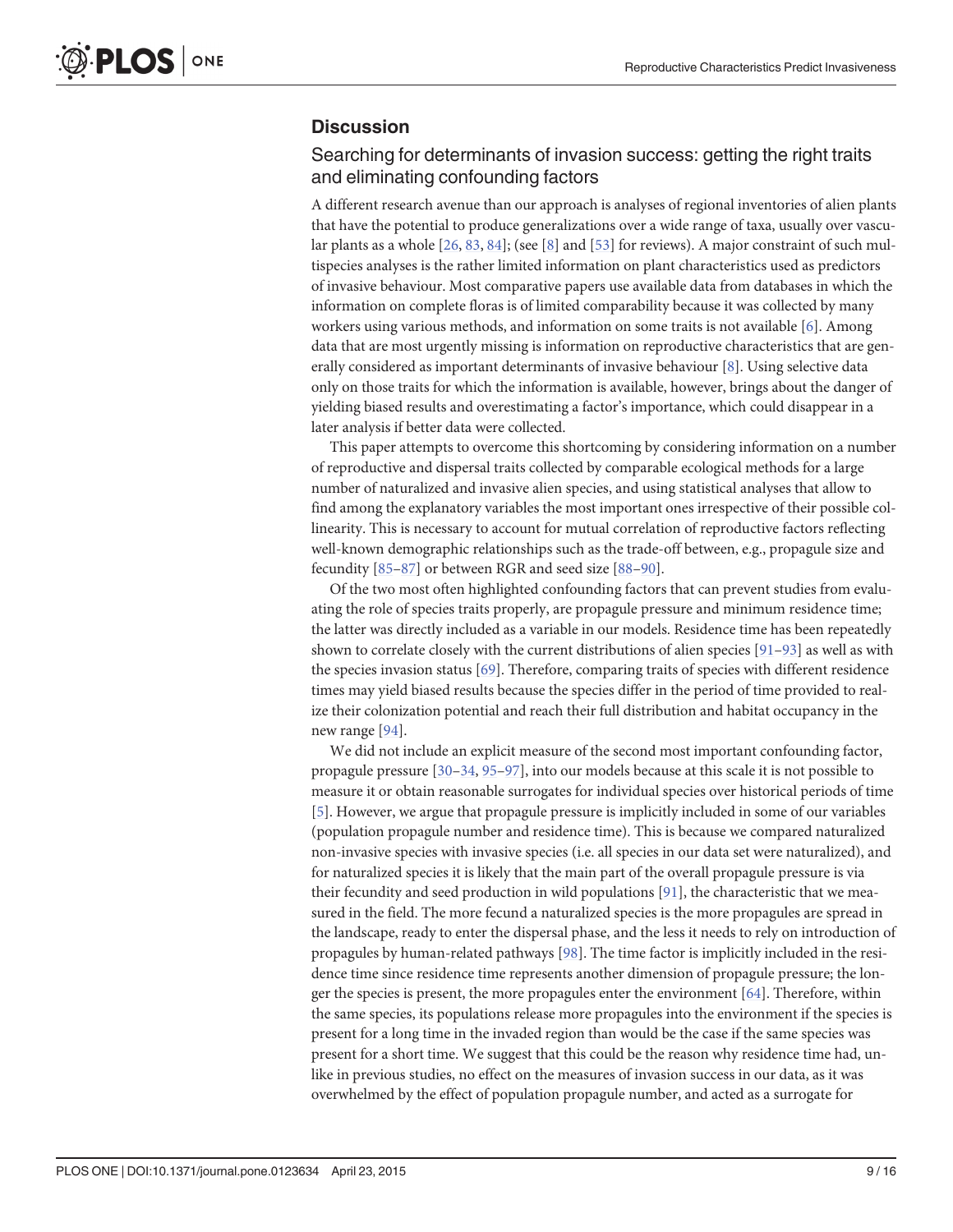<span id="page-9-0"></span>fecundity traits in [Fig 1.](#page-7-0) It also indicates that the predictive power of the variables used in our model is good enough to overcome the effect of varying residence times of the species tested.

Finally, it needs to be noted that another factor influencing the outcome of invasion, i.e. the habitat in which particular species occur [\[37](#page-12-0)-[39\]](#page-12-0), could not be quantitatively tested in our analyses for logistic reasons. To do this properly would require to sample species across the whole range of habitats they occupy. However, the species included in the analysis are all successful invaders in the Czech flora and the majority of them occur in a wide range of habitats [\[99](#page-14-0)]; therefore, we sampled the traits of each species at three sites representing habitats the species typically inhabit, to account for the variation in the range of field conditions.

### Species traits associated with invasiveness: grow, beget and disperse

Unless rigorously defined, "invasion success" remains a rather vague multi-layered term composed of various measures of species' population growth and dispersal determining its spatiotemporal dynamics and position along the introduction-naturalization-invasion continuum [\[47](#page-12-0), [58\]](#page-13-0). This notion is emphasized by the fact that different factors play different roles at various stages of the invasion process; it has been suggested that social and economic factors are crucial at the introduction stage, biogeographical and ecological factors at the stage of naturalization, and ecological and evolutionary principles are crucial at the stage of invasion  $[100,$  $[100,$ [101](#page-15-0)]. From this it follows that the role of ecological traits is most sensible to examine for transitions between introduction and naturalization  $[48, 49]$  $[48, 49]$  $[48, 49]$ , and between naturalization and invasion as in the present study.

Although fecundity per plant, as an intrinsic species attribute, turned out in previous studies to be sufficient to explain invasion success in some groups of plants [[102\]](#page-15-0) and was also shown to account for a difference between widespread and narrow endemic species  $[103]$  $[103]$ , our results suggest that measurements of seed production at the population level make a more robust predictor than those for an individual plant. The population propagule number, which represented the potential fecundity of the individual species, was the only significant predictor of its probability of being invasive identified by the classification trees that were run on reproductive and dispersal traits only. However, including the other traits known to affect the outcome of invasion yielded a more structured model that provides a deeper insight into the determinants of invasiveness of central-European herbaceous alien plants. Species biological traits that determine whether a species becomes invasive or remains naturalized but non-invasive (in the sense of [[47](#page-12-0), [59](#page-13-0)]) include height, animal dispersal, seed production and propagule weight. Species taller than 0.8 m are likely to be invasive without other specification; this height roughly corresponds to the upper vegetation layer of herbaceous communities in the temperate zone [[104\]](#page-15-0) and indicates the threshold for competitively strong dominants [\[105,](#page-15-0) [106](#page-15-0), [64](#page-13-0)]. Shorter species can compensate by efficient dispersal by animals, attached to fur; if their seeds are small, they are the most successful group with 90% probability of achieving invasion status. Shorter species with less efficient animal dispersal can still be invasive provided that they compensate for these disadvantageous traits by producing a large number of propagules. We believe that this model reasonably well characterizes the factors determining invasiveness of central-European herbaceous alien plants; the results do not depend on taxonomy, as it was ascertained in regression and classification trees. This points to previously reported findings that assessments of the role of traits in invasion success and that of the risk of invasion should be made primarily at the species level and that generalizations based on higher taxonomic levels can be misleading [\[15,](#page-11-0) [107](#page-15-0)]. Still, it needs to be borne in mind that the number of species for which we measured the reproductive and dispersal characteristis is still rather low compared to hundreds of species used in macroecological studies of the whole floras (see e.g.  $[8]$  $[8]$  $[8]$  for review), which somewhat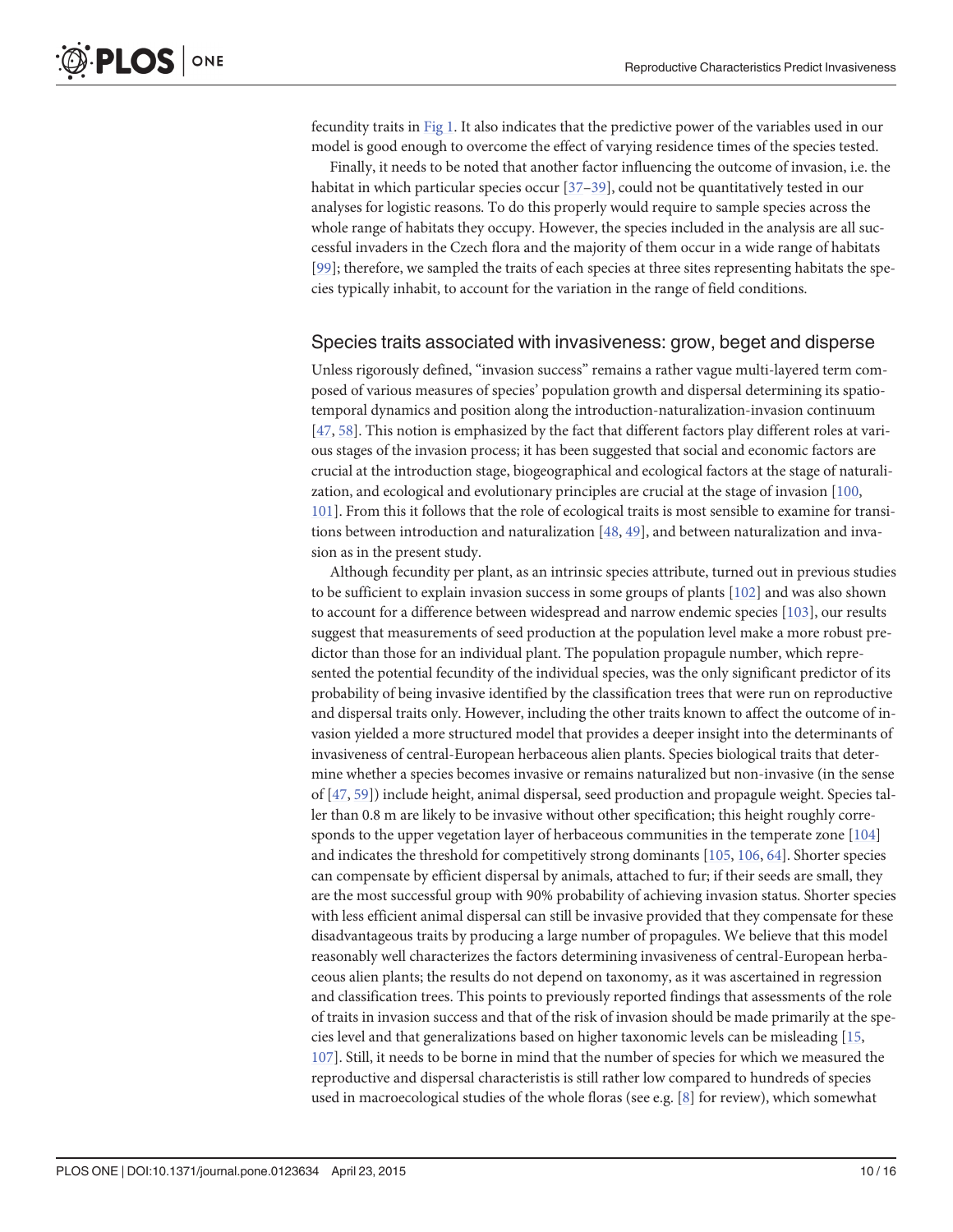<span id="page-10-0"></span>limits the general validity of our results. Nevertheless, our results not only point to that the reproductive and dispersal traits are important for invasion success of plant species but also suggest that it is crucial to collect comparative and precise data on these traits for more species from different regions and environments.

Phenotypic plasticity has been shown to have an important effect on invasiveness and many studies demonstrated that invasive plants show greater levels of plasticity than their native or non-invasive congeners [\[57](#page-13-0)[,108](#page-15-0)–[111](#page-15-0)]. That in our study the plasticity did not have a significant effect on separating invasive species from non-invasive can be, however, related to the way how it was assessed, with the coefficient of variation being rather crude proxy compared to measurements performed in studies that found the important effects of plasticity. This points to the recent suggestion that experiments over realistic range of environmental conditions are needed [\[112](#page-15-0)].

For the invasion of plant communities at the local scale of vegetation plots (tens to hundreds of square meters in size), the only trait that contributes to achieving a high cover is plant height; taller plants are more likely to become dominants in resident communities. This corresponds to the role that invader's stature plays in central-European herbaceous vegetation, where the strength of impact on species diversity of invaded communities results from the interaction between the height of the invader and that of native dominants [[113,114\]](#page-15-0), and to the fact that plant height is closely related to a species' competitive ability [[115\]](#page-15-0). It needs to be, nevertheless, pointed out that the informative value of this particular analysis is somewhat limited due to the fact that data on cover in plant communities at the scale of vegetation plots were only available for about two thirds of species ( $n = 67$ ) analysed. Also, we did not measure quantitatively the vigour of spatial growth associated with vegetative reproduction, which is considered an important prerequisite for space preemption; this trait has been previously shown to contribute to invasiveness of plant species [\[8](#page-11-0)].

The importance of having quantitative data on crucial reproductive traits can serve as an explanation of why, for example, life history or life strategy, often highlighted as characteristic determining invasion success [\[15,](#page-11-0) [27,](#page-12-0) [83\]](#page-14-0), (see [\[8](#page-11-0)] for a review), do not appear significant in the present study. This is because life history/strategy is a synthetic characteristic largely defined by traits that are included here separately (seed size, fecundity, vegetative vs generative reproduction, seed survival etc. [\[54,](#page-13-0) [115](#page-15-0)]). This is not to undermine the value of life history as an important variable in risk-assessment schemes [[116](#page-15-0)], but to point out that more meaningful results can be obtained if precise locally collected data is available.

# Acknowledgments

We thank Laura Meyerson and Christina Alba for commenting on the manuscript and improving our English, Milan Chytrý for providing us with data from the Czech National Phytosociological database, Jindřich Chrtek for help with species determination, Jitka Klimešová for providing us with data on species vegetative reproduction, Vendula Havlíčková, Petr Zákravský, Michal Pyšek, Ivan Ostrý and Zuzana Sixtová for technical assistance, and all colleagues who helped us with seed collection. Two anonymous reviewers are thanked for their most helpful comments.

# Author Contributions

Conceived and designed the experiments: PP LM. Performed the experiments: LM. Analyzed the data: VJ JP. Contributed reagents/materials/analysis tools: LM. Wrote the paper: PP LM.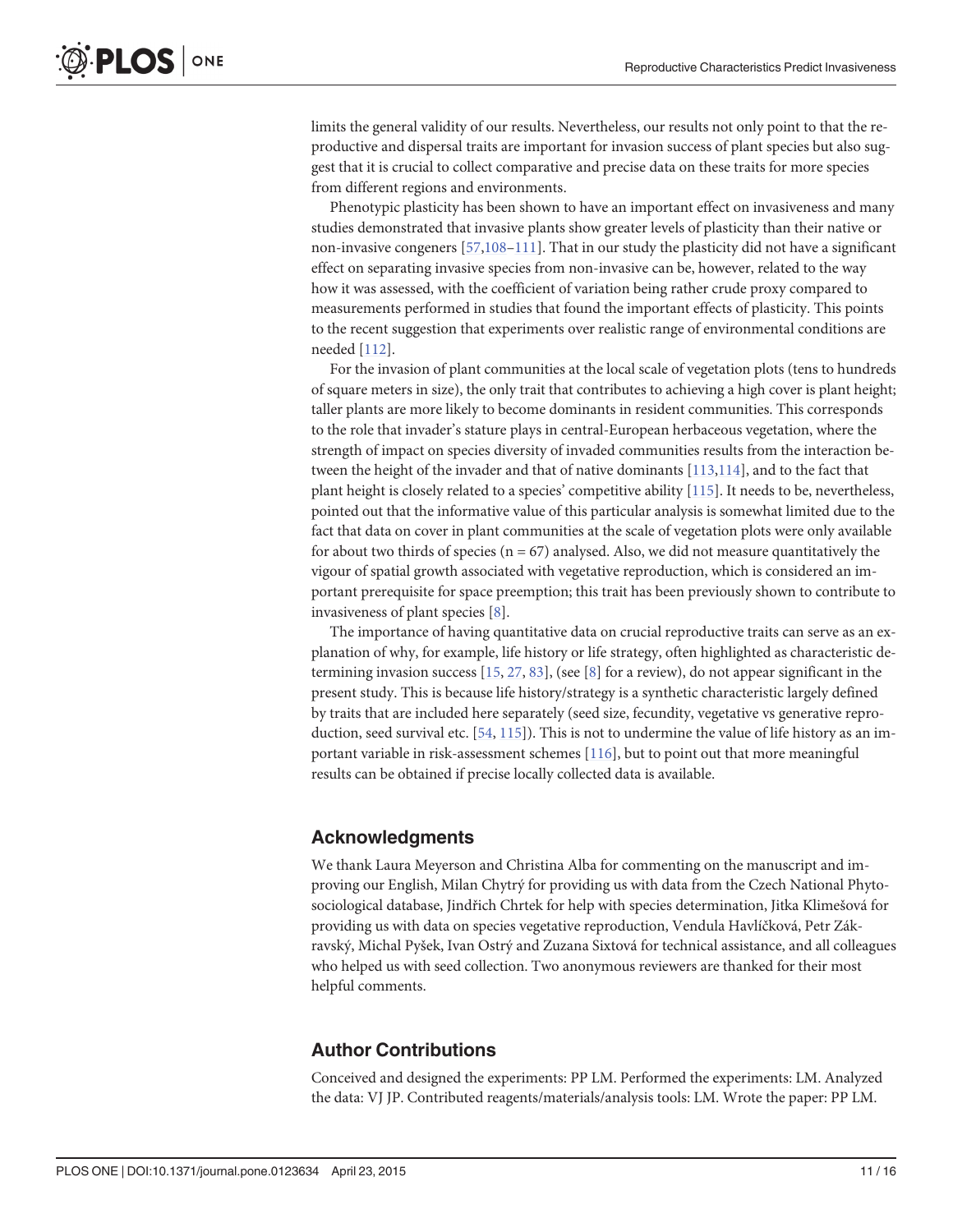#### <span id="page-11-0"></span>**References**

- [1.](#page-0-0) Richardson DM, Pyšek P (2008) Fifty years of invasion ecology: the legacy of Charles Elton. Diversity and Distributions 14: 161–168.
- [2.](#page-0-0) Daehler CC, Carino DA (2000) Predicting invasive plants: prospects for a general screening system based on current regional models. Biological Invasions 2: 93–102.
- [3.](#page-1-0) Rejmánek M (2000) Invasive plants: approaches and predictions. Austral Ecology 25: 497–506.
- 4. Kolar CS, Lodge DM (2002) Ecological predictions and risk assessment for alien fishes in North Amer-ica. Science 298: 1233-1236. PMID: [12424378](http://www.ncbi.nlm.nih.gov/pubmed/12424378)
- [5.](#page-1-0) Richardson DM, Pyšek P (2006) Plant invasions: merging the concepts of species invasiveness and community invasibility. Progress in Physical Geography 30: 409–431.
- [6.](#page-0-0) Kueffer C, Pyšek P, Richardson DM (2013) Integrative invasion science: model systems, multi-site studies, focused meta-analysis, and invasion syndromes. New Phytologist 200: 615–633. doi: [10.](http://dx.doi.org/10.1111/nph.12415) [1111/nph.12415](http://dx.doi.org/10.1111/nph.12415) PMID: [23879193](http://www.ncbi.nlm.nih.gov/pubmed/23879193)
- [7.](#page-0-0) Baker HG (1965) Characteristics and modes of origin of weeds. In: Baker HG, Stebbins GL, editors. The Genetics of Colonizing Species. New York: Academic Press. 147–168.
- [8.](#page-0-0) Pyšek P, Richardson DM (2007) Traits associated with invasiveness in alien plants: where do we stand? In: Nentwig W, editor. Biological Invasions. Berlin & Heidelberg: Springer-Verlag. 97–125.
- [9.](#page-0-0) van Kleunen M, Dawson W, Schaepfer D, Jeschke JM, Fischer M (2010a) Are invaders different? A conceptual framework of comparative approaches for assessing determinants of invasiveness. Ecology Letters 13: 947–958. doi: [10.1111/j.1461-0248.2010.01503.x](http://dx.doi.org/10.1111/j.1461-0248.2010.01503.x) PMID: [20576028](http://www.ncbi.nlm.nih.gov/pubmed/20576028)
- [10.](#page-0-0) Cassey P, Blackburn TM, Jones KE, Lockwood JL (2004a) Mistakes in the analysis of exotic species establishment: source pool designation and correlates of introduction success among parrots (Aves: Psittaciformes) of the world. Journal of Biogeography 31: 277–284.
- [11.](#page-1-0) Cassey P, Blackburn TM, Sol D, Duncan RP, Lockwood JL (2004b) Global patterns of introduction effort and establishment success in birds. Proceedings of the Royal Society B 271: S405–S408. PMID: [15801588](http://www.ncbi.nlm.nih.gov/pubmed/15801588)
- 12. Jeschke JM, Strayer DL (2006) Determinants of vertebrate invasion success in Europe and North America. Global Change Biology 12: 1608–1619.
- [13.](#page-1-0) Küster EC, Kühn I, Bruelheide H, Klotz S (2008) Trait interactions help explain plant invasion success in the German flora. Journal of Ecology 96: 860–868.
- 14. Bucharová A, van Kleunen M (2009) Introduction history and species characteristics partly explain naturalization success of North American woody species in Europe. Journal of Ecology 97: 230–238.
- [15.](#page-1-0) Pyšek P, Jarošík V, Pergl J, Randall R, Chytrý M, et al. (2009a) The global invasion success of Central European plants is related to distribution characteristics in their native range and species traits. Diversity and Distributions 15: 891–903.
- [16.](#page-0-0) Schmidt JP, Drake JM (2011) Time since introduction, seed mass, and genome size predict successful invaders among the cultivated vascular plants of Hawaii. PLoS One 6: e17391. doi: [10.1371/](http://dx.doi.org/10.1371/journal.pone.0017391) [journal.pone.0017391](http://dx.doi.org/10.1371/journal.pone.0017391) PMID: [21407804](http://www.ncbi.nlm.nih.gov/pubmed/21407804)
- [17.](#page-0-0) Roy J (1990) In search of characteristics of plant invaders. In: di Castri J, Hansen AJ, Debussche M, editors. Biological Invasions in Europe and the Mediterranean Basin. Dordrecht: Kluwer. 335–352.
- 18. Williamson M (1993) Invaders, weeds and the risk from genetically manipulated organisms. Experientia 49: 219–224.
- 19. Thompson K, Hodgson JG, Rich TCG (1995) Native and alien invasive plants: more of the same? Ecography 18: 390–402.
- [20.](#page-0-0) Thompson K, Davis MA (2011) Why research on traits of invasive plants tells us very little. Trends in Ecology and Evolution 26: 155–156. doi: [10.1016/j.tree.2011.01.007](http://dx.doi.org/10.1016/j.tree.2011.01.007) PMID: [21334760](http://www.ncbi.nlm.nih.gov/pubmed/21334760)
- [21.](#page-0-0) Hulme PE, Pyšek P, Duncan RP (2011) Don't be fooled by a name: a reply to Thompson and Davis. Trends in Ecology and Evolution 26: 318. doi: [10.1016/j.tree.2011.03.018](http://dx.doi.org/10.1016/j.tree.2011.03.018) PMID: [21497941](http://www.ncbi.nlm.nih.gov/pubmed/21497941)
- [22.](#page-0-0) van Kleunen M, Dawson W, Dostál P (2011) Research on invasive-plant traits tells us a lot. Trends in Ecology and Evolution 26: 317. doi: [10.1016/j.tree.2011.03.019](http://dx.doi.org/10.1016/j.tree.2011.03.019) PMID: [21497938](http://www.ncbi.nlm.nih.gov/pubmed/21497938)
- [23.](#page-1-0) van Kleunen M, Weber E, Fischer M (2010b) A meta-analysis of trait differences between invasive and non-invasive plant species. Ecology Letters 13: 235-245. doi: [10.1111/j.1461-0248.2009.01418.x](http://dx.doi.org/10.1111/j.1461-0248.2009.01418.x) PMID: [20002494](http://www.ncbi.nlm.nih.gov/pubmed/20002494)
- [24.](#page-1-0) Grotkopp E, Stoltenberg R, Rejmánek M, Rost T (1998) The effect of genome size on invasiveness. American Journal of Botany 85(Suppl.): 34.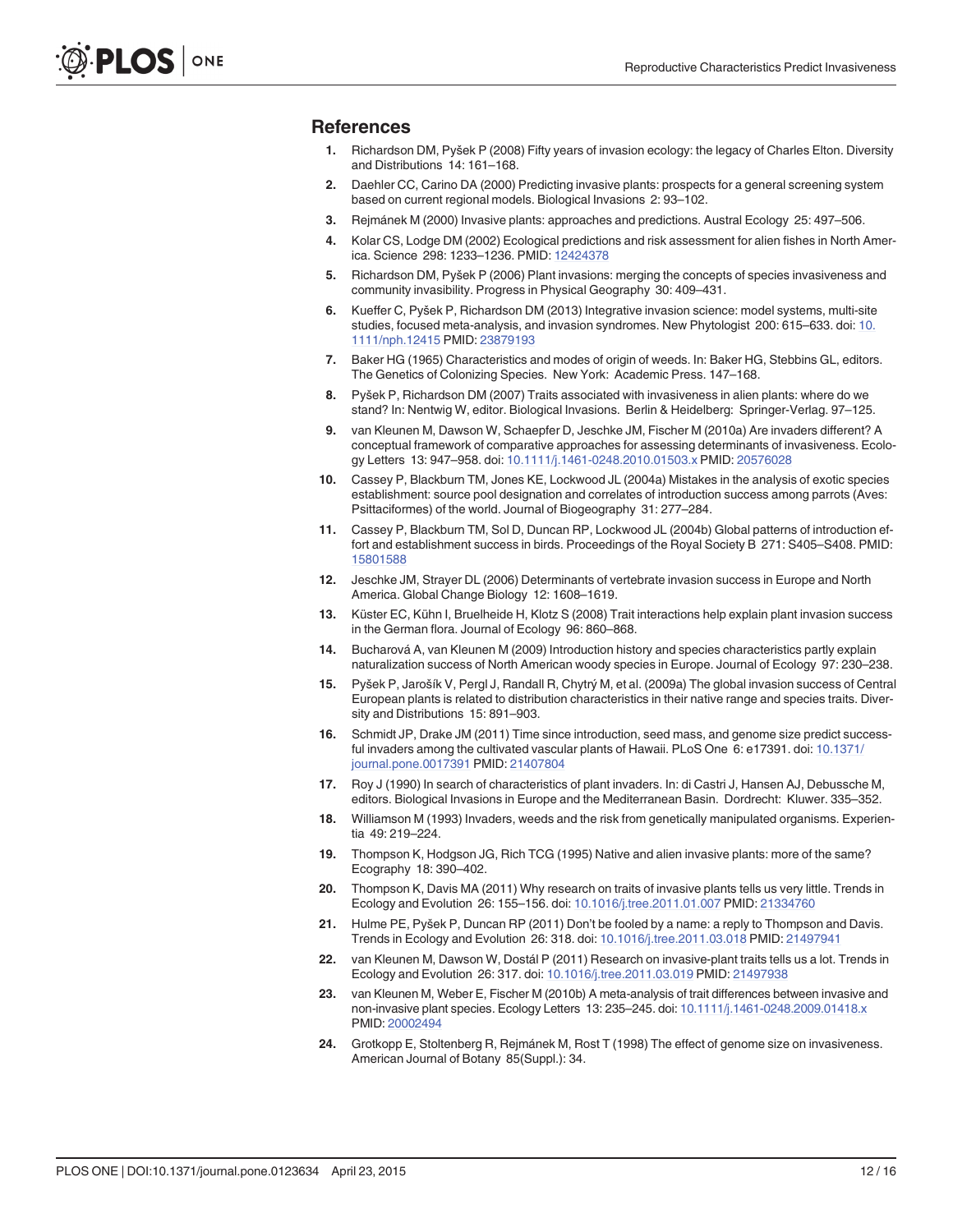- <span id="page-12-0"></span>[25.](#page-1-0) Kubešová M, Moravcová L, Suda J, Jarošík V, Pyšek P (2010) Naturalized plants have smaller genomes than their non-invading relatives: a flow cytometric analysis of the Czech alien flora. Preslia 82: 81–96.
- [26.](#page-1-0) Hamilton MA, Murray BR, Cadotte MW, Hose GC, Baker AC, et al. (2005) Life-history correlates of plant invasiveness at regional and continental scales. Ecology Letters 8: 1066–1074. PMID: [15997398](http://www.ncbi.nlm.nih.gov/pubmed/15997398)
- [27.](#page-10-0) Schaefer H, Hardy O, Silva L, Barraclough TG, Savolainen V (2011) Testing Darwin's naturalization hypothesis in the Azores. Ecology Letters 14: 389–396 doi: [10.1111/j.1461-0248.2011.01600.x](http://dx.doi.org/10.1111/j.1461-0248.2011.01600.x) PMID: [21320262](http://www.ncbi.nlm.nih.gov/pubmed/21320262)
- [28.](#page-1-0) Castro-Díez P, Valle G, Gonzáez-Muñoz N, Alonso Á (2014) Can the life-history strategy explain the success of the exotic trees Ailanthus altissima and Robinia pseudoacacia in Iberian floodplain forests? PLoS One 9: e100254. doi: [10.1371/journal.pone.0100254](http://dx.doi.org/10.1371/journal.pone.0100254) PMID: [24937651](http://www.ncbi.nlm.nih.gov/pubmed/24937651)
- [29.](#page-1-0) Godoy O, Levine JM (2014) Phenology effects on invasion success. Ecology 95: 726–736. PMID: [24804456](http://www.ncbi.nlm.nih.gov/pubmed/24804456)
- [30.](#page-1-0) Rouget M, Richardson DM (2003) Inferring process from pattern in plant invasions: a semimechanistic model incorporating propagule pressure and environmental factors. American Naturalist 162: 713– 724. PMID: [14737709](http://www.ncbi.nlm.nih.gov/pubmed/14737709)
- 31. Lockwood JL, Cassey P, Blackburn TM (2005) The role of propagule pressure in explaining species invasions. Trends in Ecology and Evolution 20: 223–228. PMID: [16701373](http://www.ncbi.nlm.nih.gov/pubmed/16701373)
- 32. Colautti RI, Grigorovich IA, MacIsaac HJ (2006) Propagule pressure: a null model for biological invasions. Biological Invasions 8: 1023–1037.
- 33. Ross LC, Lambdon PW, Hulme PE (2008) Disentangling the roles of climate, propagule pressure and land use on the current and potential elevational distribution of the invasive weed Oxalis pes-caprae L. on Crete. Perspectives in Plant Ecology, Evolution and Systematics 10: 251–258.
- [34.](#page-1-0) Simberloff D (2009) The role of propagule pressure in biological invasions. Annual Review of Ecology, Evolution and Systematics 40: 81–102.
- [35.](#page-1-0) Dehnen-Schmutz K, Touza J, Perrings C, Williamson M (2007) A century of the ornamental plant trade and its impact on invasion success. Diversity and Distributions 13: 527–534.
- [36.](#page-1-0) Phillips ML, Murray BR, Pyšek P, Pergl J, Jarošík V, et al. (2010) Plants species of the Central European flora as aliens in Australia. Preslia 82: 465–482.
- [37.](#page-1-0) Chytrý M, Jarošík V, Pyšek P, Hájek O, Knollová I, et al. (2008a) Separating habitat invasibility by alien plants from the actual level of invasion. Ecology 89: 1541-1553. PMID: [18589519](http://www.ncbi.nlm.nih.gov/pubmed/18589519)
- 38. Chytrý M, Maskell LC, Pino J, Pyšek P, Vilà M, et al. (2008b) Habitat invasions by alien plants: a quantitative comparison among Mediterranean, subcontinental and oceanic regions of Europe. Journal of Applied Ecology 45: 448–458.
- [39.](#page-1-0) Chytrý M, Pyšek P, Wild J, Pino J, Maskell LC, et al. (2009) European map of alien plant invasions, based on the quantitative assessment across habitats. Diversity and Distributions 15: 98–107.
- [40.](#page-1-0) Dawson W, Burslem DFRP, Hulme PE (2009) Factors explaining alien plant invasion success in a tropical ecosystem differ at each stage of invasion. Journal of Ecology 97: 657–665.
- [41.](#page-1-0) Pyšek P, Richardson DM, Rejmánek M, Webster G, Williamson M, et al. (2004) Alien plants in checklists and floras: towards better communication between taxonomists and ecologists. Taxon 53: 131– 143.
- 42. Dietz H, Edwards PJ (2006) Recognition that causal processes change during plant invasion helps explain conflicts in evidence. Ecology 87: 1359–1367. PMID: [16869409](http://www.ncbi.nlm.nih.gov/pubmed/16869409)
- [43.](#page-1-0) Muth NZ, Pigliucci M (2006) Traits of invasiveness reconsidered: phenotypic comparisons of introduced invasive and introduced noninvasive plant species within two closely related clades. American Journal of Botany 93: 188–196. doi: [10.3732/ajb.93.2.188](http://dx.doi.org/10.3732/ajb.93.2.188) PMID: [21646179](http://www.ncbi.nlm.nih.gov/pubmed/21646179)
- [44.](#page-1-0) Jeschke JM, Strayer DL (2008) Are threat status and invasion success two sides of the same coin? Ecography 31: 124–130.
- [45.](#page-1-0) Blackburn TM, Jeschke JM (2009) Invasion success and threat status: two sides of a different coin? Ecography 32: 83–88.
- [46.](#page-1-0) Grotkopp E, Erskine-Ogden J, Rejmánek M (2010) Assessing potential invasiveness of woody horticulture plant species using seedling growth rate traits. Journal of Applied Ecology 47: 1320–1328.
- [47.](#page-1-0) Richardson DM, Pyšek P, Rejmánek M, Barbour MG, Panetta FD, et al. (2000) Naturalization and invasion of alien plants: concepts and definitions. Diversity and Distributions 6: 93–107.
- [48.](#page-1-0) Richardson DM, Pyšek P (2012) Naturalization of introduced plants: ecological drivers of biogeo-graphic patterns. New Phytologist 196: 383-396. doi: [10.1111/j.1469-8137.2012.04292.x](http://dx.doi.org/10.1111/j.1469-8137.2012.04292.x) PMID: [22943470](http://www.ncbi.nlm.nih.gov/pubmed/22943470)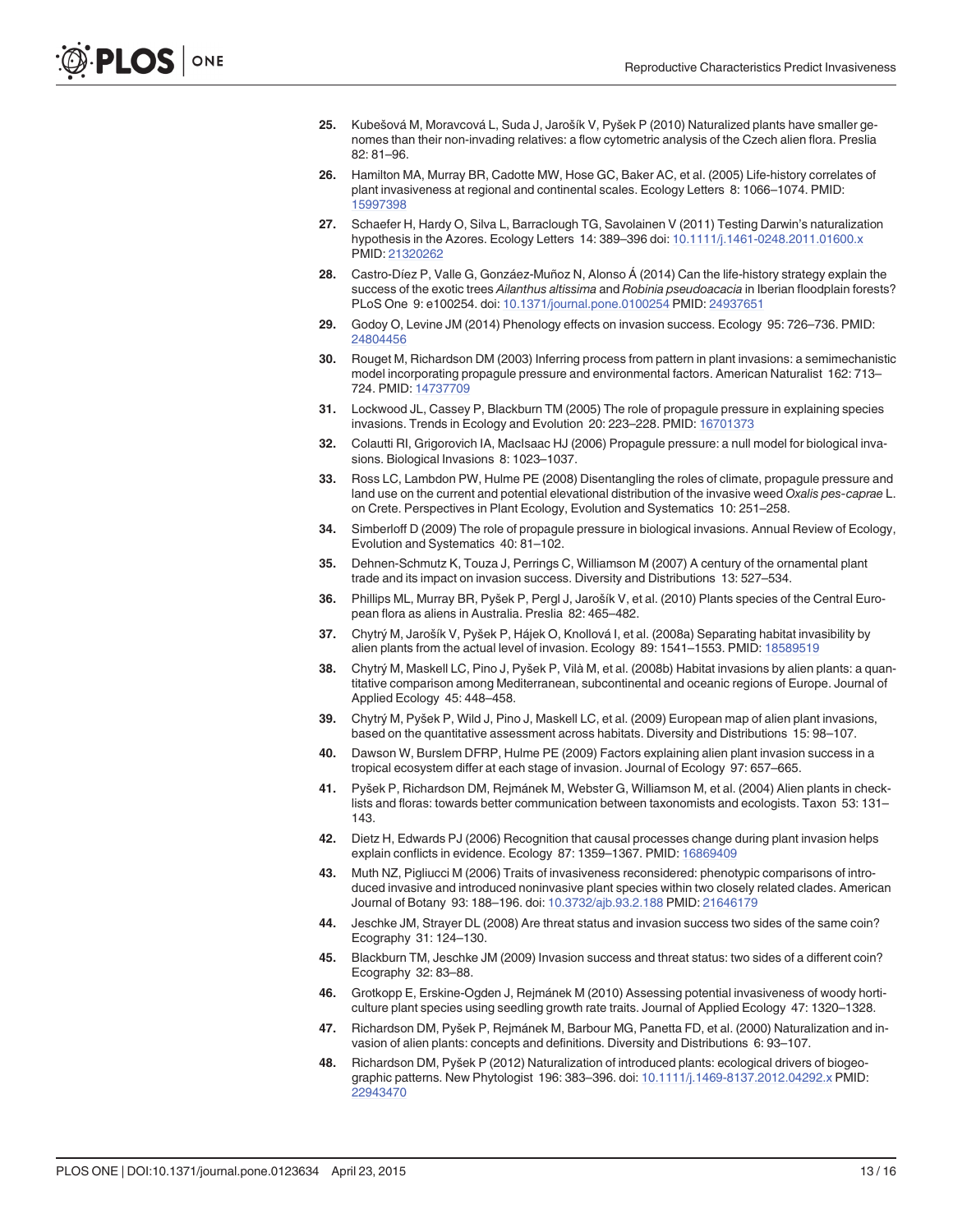- <span id="page-13-0"></span>[49.](#page-1-0) Pyšek P, Richardson DM, Pergl J, Jarošík V, Sixtová Z, et al. (2008) Geographical and taxonomic biases in invasion ecology. Trends in Ecology and Evolution 23: 237–244. doi: [10.1016/j.tree.2008.02.](http://dx.doi.org/10.1016/j.tree.2008.02.002) [002](http://dx.doi.org/10.1016/j.tree.2008.02.002) PMID: [18367291](http://www.ncbi.nlm.nih.gov/pubmed/18367291)
- [50.](#page-1-0) Colautti RI, McIsaac HJ (2004) A neutral terminology to define 'invasive' species. Diversity and Distributions 10: 135–141.
- [51.](#page-1-0) Pyšek P, Sádlo J, Mandák B (2002) Catalogue of alien plants of the Czech Republic. Preslia 74: 97– 186.
- [52.](#page-1-0) Pyšek P, Danihelka J, Sádlo J, Chrtek J Jr, Chytrý M, et al. (2012) Catalogue of alien plants of the Czech Republic (2nd edition): checklist update, taxonomic diversity and invasion patterns. Preslia 84: 155–255.
- [53.](#page-2-0) Cadotte MW, Murray BR, Lovett-Doust J (2006a) Ecological patterns and biological invasions: using regional species inventories in macroecology. Biological Invasions 8: 809–821. PMID: [16927301](http://www.ncbi.nlm.nih.gov/pubmed/16927301)
- [54.](#page-2-0) Grime JP, Hodgson JG, Hunt R (1988) Comparative Plant Ecology: A Functional Approach to Common British Species. London: Unwin Hyman.
- [55.](#page-2-0) Moravcová L, Pyšek P, Jarošík V, Havlíčková V, Zákravský P (2010) Reproductive characteristics of neophytes in the Czech Republic: traits of invasive and non-invasive species. Preslia 82: 365–390.
- [56.](#page-2-0) Muth NZ, Pigliucci M (2007) Implementation of a novel framework for assessing species plasticity in biological invasions: responses of Centaurea and Crepis to phosphorus and water availability. Journal of Ecology 95: 1001–1013.
- [57.](#page-2-0) Richards CL, Bossdorf O, Muth NZ, Gurevitch J, Pigliucci M (2006) Jack of all trades, master of some? On the role of phenotypic plasticity in plant invasions. Ecology Letters 9: 981–993. PMID: [16913942](http://www.ncbi.nlm.nih.gov/pubmed/16913942)
- [58.](#page-2-0) Richardson DM, Pyšek P, Carlton JT (2011) A compendium of essential concepts and terminology in biological invasions. In: Richardson DM, editor. Fifty Years of Invasion Ecology: the Legacy of Charles Elton. Oxford: Blackwell Publishing. 409–420.
- [59.](#page-2-0) Blackburn TM, Pyšek P, Bacher S, Carlton JT, Duncan RP, et al. (2011) A proposed unified framework for biological invasions. Trends in Ecology and Evolution 26: 333–339. doi: [10.1016/j.tree.2011.](http://dx.doi.org/10.1016/j.tree.2011.03.023) [03.023](http://dx.doi.org/10.1016/j.tree.2011.03.023) PMID: [21601306](http://www.ncbi.nlm.nih.gov/pubmed/21601306)
- [60.](#page-2-0) Stevens PF (2001onwards) Angiosperm Phylogeny Website. Available: [http://www.mobot.org/](http://www.mobot.org/MOBOT/Research/APweb/welcome.html) [MOBOT/Research/APweb/welcome.html.](http://www.mobot.org/MOBOT/Research/APweb/welcome.html)
- [61.](#page-3-0) Chytrý M, Rafajová M (2003) Czech National Phytosociological Database: basic statistics of the available vegetation-plot data. Preslia 75: 1–15.
- [62.](#page-3-0) Schaminée JHJ, Hennekens SM, Chytrý M, Rodwell JS (2009) Vegetation-plot data and databases in Europe: an overview. Preslia 81: 173–185.
- [63.](#page-3-0) Rejmánek M (1996) A theory of seed plant invasiveness: the first sketch. Biological Conservation 78: 171–181.
- [64.](#page-3-0) Rejmánek M, Richardson DM, Higgins SI, Pitcairn MJ, Grotkopp E (2005) Ecology of invasive plants: state of the art. In: Mooney HA, Mack RM, McNeely JA, Neville L, Schei P, Waage J, editors. Invasive Alien Species: Searching for Solutions. Washington: Island Press, D.C. 104–161.
- [65.](#page-4-0) Couvreur M, Vandenberghe B, Verheyen K, Hermy M (2004) An experimental assessement of seed adhesivity on animal furs. Seed Science Research 14: 147–159.
- [66.](#page-4-0) Askew AP, Corker D, Hodkinson DJ, Thompson K (1997) A new apparatus to measure the rate of fall of seeds. Functional Ecology 11: 121–125.
- [67.](#page-4-0) Grime JP, Hunt R (1975) Relative growth rate: its range and adaptive significance in a local flora. Journal of Ecology 63: 393–422.
- [68.](#page-4-0) Hunt R, Causton DR, Shipley B, Askew AP (2002) A modern tool for classical plant growth analysis. Annals of Botany 90: 485–488. PMID: [12324272](http://www.ncbi.nlm.nih.gov/pubmed/12324272)
- [69.](#page-4-0) Pyšek P, Jarošík V (2005) Residence time determines the distribution of alien plants. In: Inderjit, editor. Invasive Plants: Ecological and Agricultural Aspects. Basel: Birkhäuser Verlag-AG. 77–96.
- [70.](#page-5-0) Crawley MJ (2002) Statistical Computing. An Introduction to Data Analysis Using S-Plus. Chichester: Wiley.
- [71.](#page-5-0) Sokal RR, Rohlf FJ (1995) Biometry. Ed. 3. New York: Freeman.
- [72.](#page-5-0) Breiman L, Friedman J, Olshen R, Stone C (1984) Classification and Regression Trees. Wadsworth: Pacific Grove.
- [73.](#page-5-0) Steinberg G, Colla P (1997) CART: Classification and Regression Trees. San Diego: Salford Systems.
- [74.](#page-5-0) Steinberg G, Golovnya M (2006) CART 6.0 User's Manual. San Diego: Salford Systems.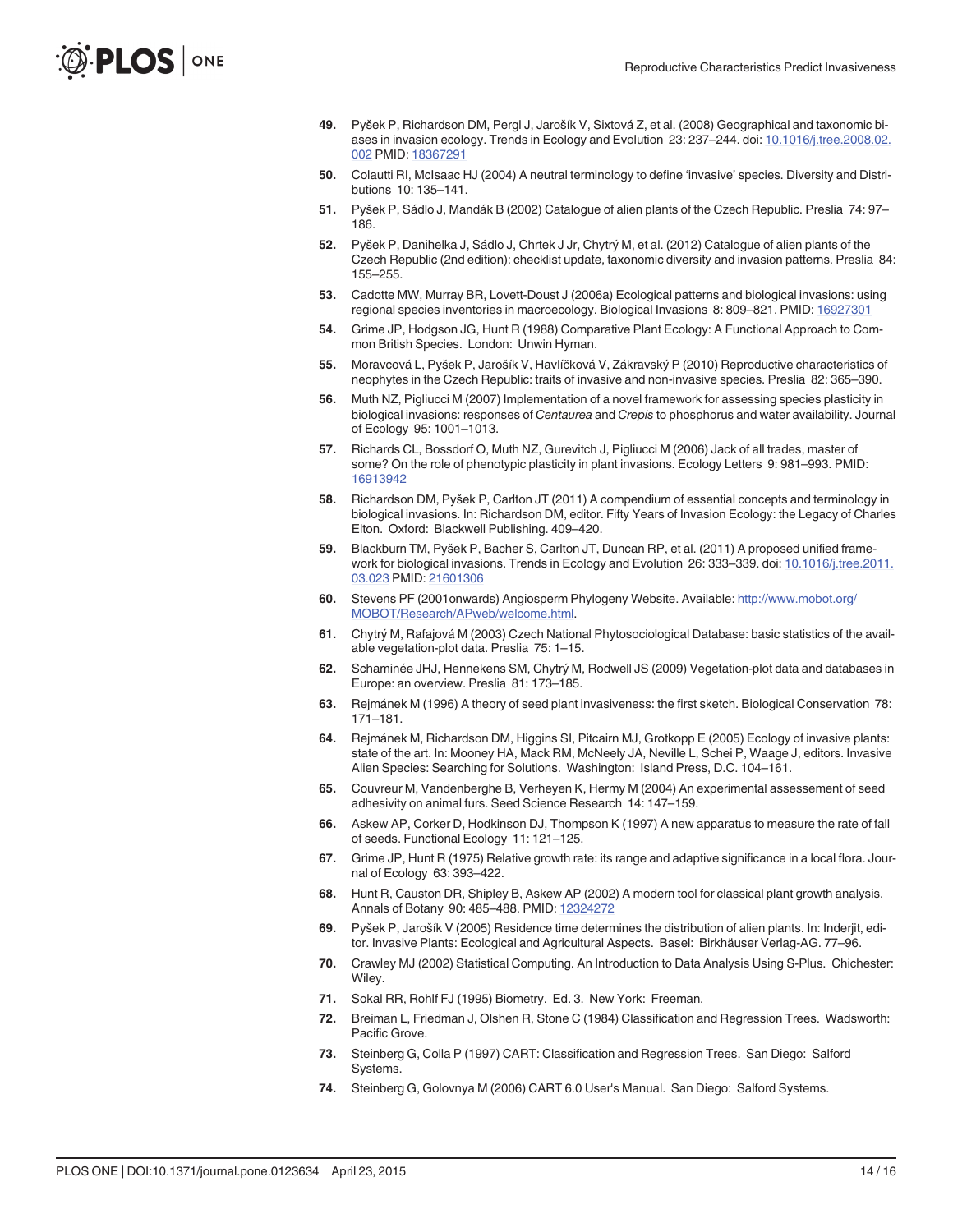- <span id="page-14-0"></span>[75.](#page-5-0) Hochachka WM, Caruana R, Fink D, Munson A, Riedewald M, et al. (2007) Data-mining discovery of pattern and process in ecological systems. The Journal of Wildlife Management 71: 2427–2437.
- [76.](#page-5-0) De'ath G, Fabricius KE (2000) Classification and regression trees: a powerful yet simple technique for ecological data analysis. Ecology 81: 3178–3192.
- [77.](#page-5-0) Cutler DR, Edwards TC, Beard KH, Cutler A, Hess KT, et al. (2007) Random forests for classification in ecology. Ecology 88: 2783-2792. PMID: [18051647](http://www.ncbi.nlm.nih.gov/pubmed/18051647)
- [78.](#page-5-0) Steinberg G, Colla P (1995) CART: Tree-structured Non-parametric Data Analysis. San Diego: Salford Systems.
- [79.](#page-6-0) Jarošík V (2011) CART and related methods. In: Simberloff D, Rejmánek M, editors. Encyclopedia of Biological Invasions. Berkeley and Los Angeles, USA: University of California Press, 104–108.
- [80.](#page-6-0) Harvey PH, Pagel DM (1991) The Comparative Method in Evolutionary Ecology. Oxford: Oxford University Press.
- [81.](#page-6-0) Friedman JH (1999) Stochastic Gradient Boosting. Technical Report. Stanford, CA: Department of Statistics, Stanford University.
- [82.](#page-6-0) Friedman JH (2001) Greedy function approximation: a gradient boosting machine. Annals of Statistics 29: 1189–1232.
- [83.](#page-8-0) Crawley MJ, Harvey PH, Purvis A (1996) Comparative ecology of the native and alien floras of the British Isles. Biological Transactions of the Royal Society B 351: 1251–1259.
- [84.](#page-8-0) Cadotte MW, Murray BR, Lovett-Doust J (2006b) Evolutionary and ecological influences of plant invader success in the flora of Ontario. Ecoscience 13: 388–395.
- [85.](#page-8-0) Westoby M, Leishmann M, Lord J (1996) Comparative ecology of seed size and dispersal. Philosophical Transactions of the Royal Society 351: 1309–1318.
- 86. Henery M, Westoby M (2001) Seed mass and seed nutrient content as predictors of seed output variation between species. Oikos 92: 479–490.
- [87.](#page-8-0) Moles AT, Falster DS, Leishman MR, Westoby M (2004) Small-seeded species produce more seeds per square metre of canopy per year, but not per individual per lifetime. Journal of Ecology 92: 384– 396.
- [88.](#page-8-0) Fenner M (1983) Relationships between seed weight, ash content and seedling growth in twenty-four species of Compositae. New Phytologist 95: 697–706.
- 89. Swanborough P, Westoby M (1996) Seedling relative growth rate and its components in relation to seed size: phyllogenetically independent contrasts. Functional Ecology 10: 176–184.
- [90.](#page-8-0) Reich PB, Tjoelker MG, Walter MB, Vanderklein DW, Buschena C (1998) Close association of RGR, leaf and root morphology, seed mass and shade tolerance in seedlings of nine boreal tree species grown in high and low light. Functional Ecology 12: 327–338.
- [91.](#page-8-0) Pyšek P, Křivánek M, Jarošík V (2009b) Planting intensity, residence time, and species traits determine invasion success of alien woody species. Ecology 90: 2734–2744. PMID: [19886483](http://www.ncbi.nlm.nih.gov/pubmed/19886483)
- 92. Castro SA, Figueroa JA, Muńoz-Schick M, Jaksic FM (2005) Minimum residence time, biogeographical origin, and life cycle as determinants of the geographical extent of naturalized plants in continental Chile. Diversity and Distributions 11: 183–191.
- [93.](#page-8-0) Wilson JRU, Richardson DM, Rouget M, Procheş Ş, Amis MA, et al. (2007) Residence time and potential range: crucial considerations in modelling plant invasions. Diversity and Distributions 13: 11– 22.
- [94.](#page-8-0) Williamson M, Dehnen-Schmutz K, Kühn I, Hill M, Klotz S, et al. (2009) The distribution of range sizes of native and alien plants in four European countries and the effects of residence time. Diversity and Distributions 15: 158–166.
- [95.](#page-8-0) Colautti RI (2005) Are characteristics of introduced salmonid fishes biased by propagule pressure? Canadian Journal of Fisheries and Aquatic Sciences 62: 950–959.
- 96. Lockwood JL, Cassey P, Blackburn TM (2009) The more you introduce the more you get: the role of colonization pressure and propagule pressure in invasion ecology. Diversity and Distributions 15: 904–910.
- [97.](#page-8-0) Daehler CC (2006) Invasibility of tropical islands by introduced plants: partitioning the role of isolation and propagule pressure. Preslia 78: 389–404.
- [98.](#page-8-0) Hulme PE, Bacher S, Kenis M, Klotz S, Kühn I, et al. (2008) Grasping at the routes of biological invasions: a framework for integrating pathways into policy. Journal of Applied Ecology 45: 403–414.
- [99.](#page-9-0) Pyšek P, Chytrý M, Pergl J, Sádlo J, Wild J (2012) Plant invasions in the Czech Republic: current state, introduction dynamics, invasive species and invaded habitats. Preslia 84: 575–630.